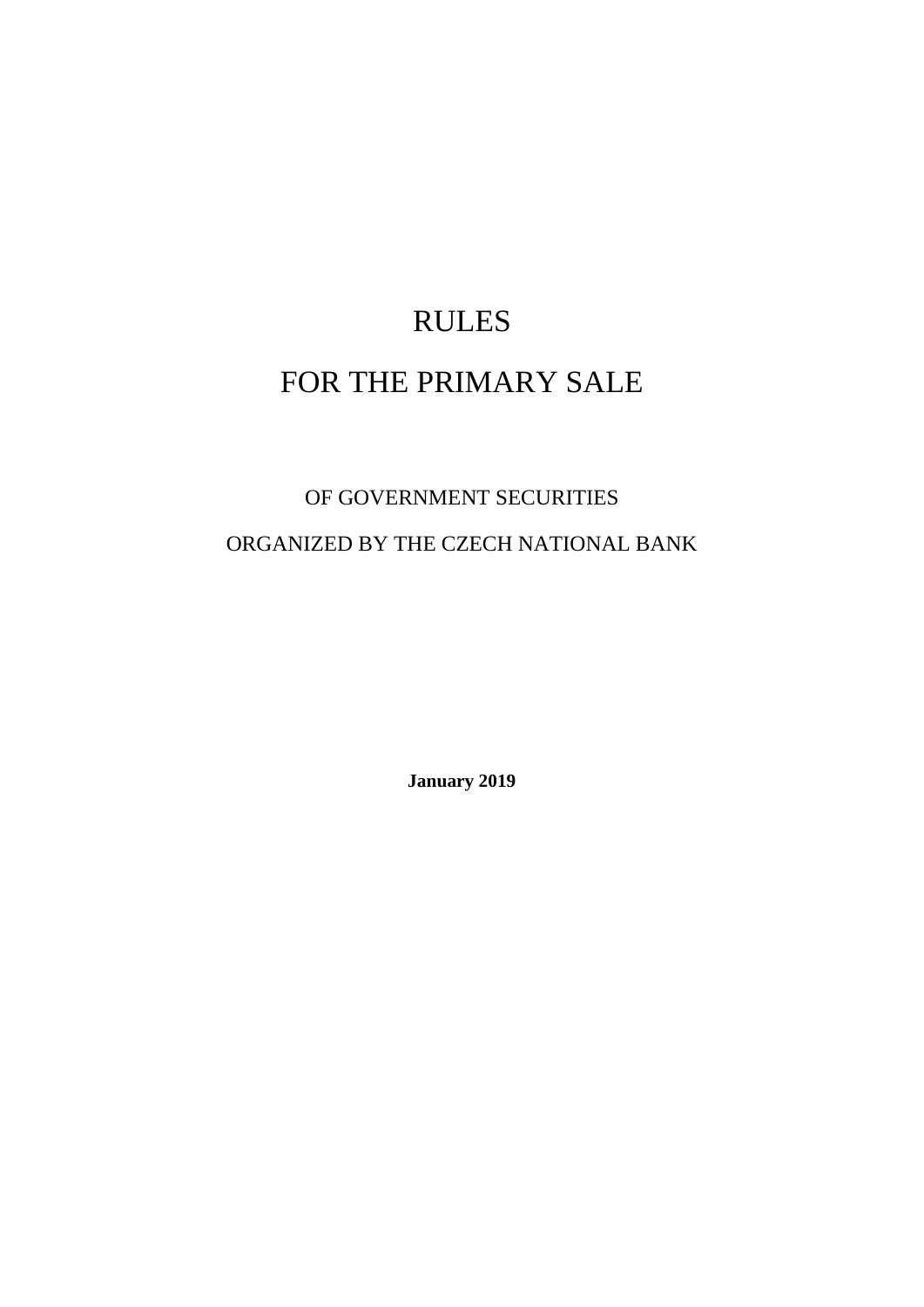### **Contents**

| Annex 1. |                                                         |  |
|----------|---------------------------------------------------------|--|
| Annex 2. |                                                         |  |
| Annex 3. | Authorised persons and contact addresses of the CNB  27 |  |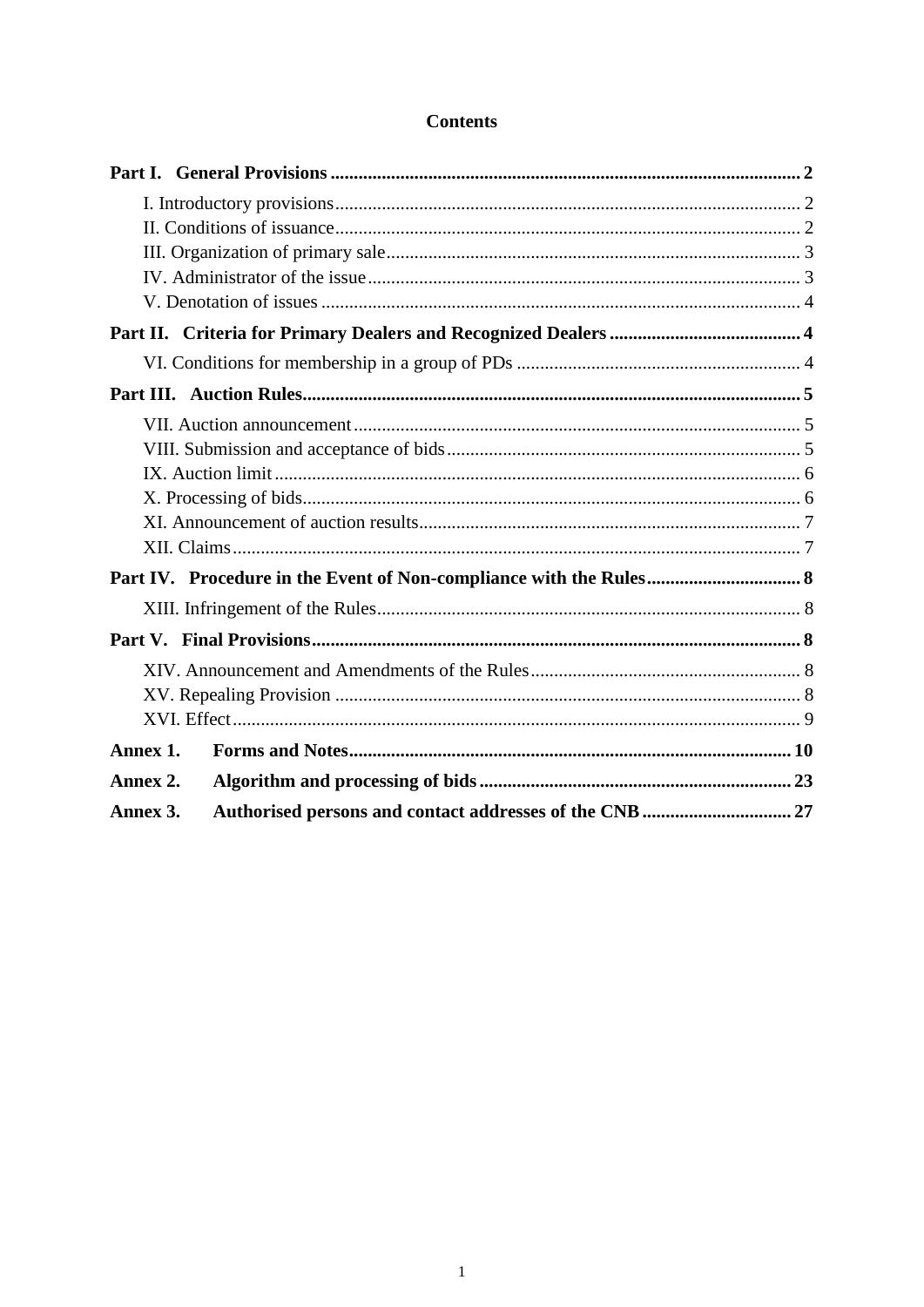#### **Part I. General Provisions**

#### **I.**

#### **Introductory provisions**

(1) The Czech National Bank (hereinafter referred to as the "CNB") on the basis of Article 31 of Act No. 6/1993 Coll., on the Czech National Bank, as subsequently amended, and Article 26 (4) and 26 (5) of Act No. 190/2004 Coll., on Bonds (hereinafter referred to as the "Act on Bonds") shall put up for onshore sale of government securities and may, on the authority of the Ministry of Finance, also perform other activities connected with their administration, repayment and transfers and, as the case may be, also further activities required.

(2) These Rules for the primary sale of government securities organized by the Czech National Bank (hereinafter referred to as the "Rules") are issued after having been discussed with the Ministry of Finance and govern the procedures and rules applied at the primary sale of treasury bills (hereinafter referred to as the "T-Bills") and medium-term and long-term government bonds (hereinafter referred to as "GB") issued in the Czech Republic.

(3) GB are issued in dematerialized form and registered at the Central Securities Depository (hereinafter referred to as the "Central Depository"). T-Bills are issued in dematerialized form and registered at the Short-Term Bond System (hereinafter referred to as the "SKD"). CNB is an issuer's agent by course of the SKD Rules. Sale of T-Bills is regulated further by SKD Rules.

(4) Other entity than Central Depository which is entitled to keep a record of bookentry securities ownership may keep the record upon the issuer's decision. In such case the provisions of these Rules shall be used adequately.

(5) If the government securities (i.e. both T-Bills and GB) issued abroad are sold in the Czech Republic, provisions of these Rules are applied appropriately. These Rules do not apply to sale of securities which are either restricted or ruled out in its negotiability according to the Article 26 (6) of the Act on Bonds. Any prospective details of procedures and rules for primary sale shall be described in the auction announcement or in a document which would be an analogy to the conditions of issuance according to Act on Bonds.

(6) The issuer of government securities is the Czech Republic – Ministry of Finance (hereinafter referred to as the "Issuer").

#### **II.**

#### **Conditions of issuance**

(1) The issuance of government securities shall be conducted in the scope of special law and shall be governed by the Terms and Conditions of Issuance of government securities which are stipulated by the issuer

(2) The Terms and Conditions of Issuance of GB and the Common Terms and Conditions of Issuance of T-Bills shall be published in the Collection of Laws and further in a manner which enables remote access and shall be also available at the Issuer, the administrator of the issue and the CNB. The supplement information to the Common Terms and Conditions of Issuance of T-Bills according to the Article 26 (1) of the Act on Bonds and the information on the total estimated nominal value of the GB according to the Article 7 (5) of the Act on bonds shall be published by the issuer in a manner which enables remote access.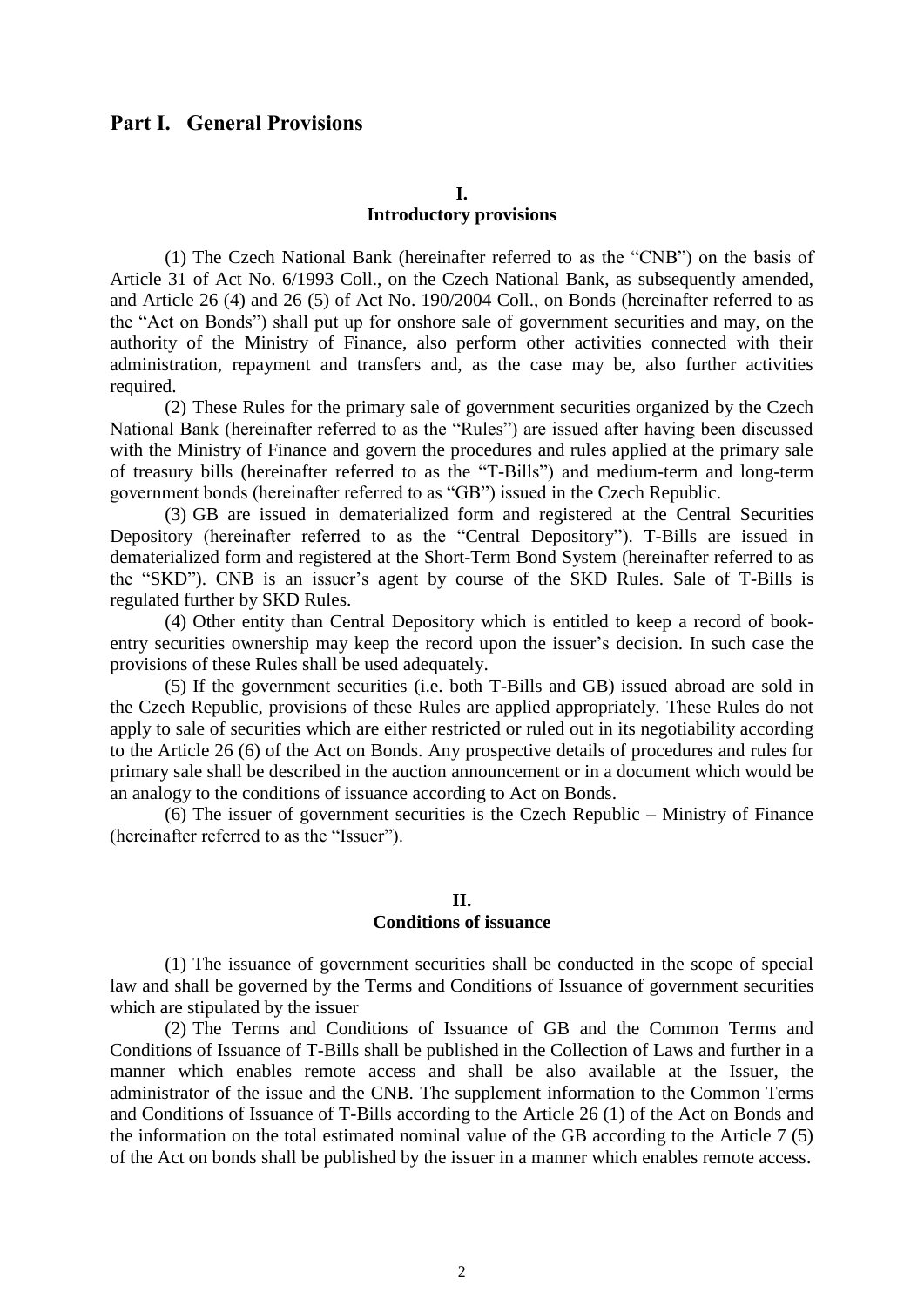#### **III. Organization of primary sale**

(1) Government securities shall be sold onshore on the primary market principally by auction to primary dealers and recognized dealers (hereinafter referred to as "PD" and "RD") or in the form of direct registration on the owner account of the Issuer by course of the Article 15 (4) of the Act on Bonds.

(2) Other interested parties, be the legal entities or natural persons, residents or nonresidents (hereinafter referred to as "clients"), may participate indirectly in the primary government securities market through PD and / or RD in such a way that the PD and / or RD include those parties' requests in their bids.

(3) The CNB shall, with the agreement of the Issuer, set the auction limit according to the Article 9 of the Rules. The issuer or CNB with the approval by the Issuer, may change or abolish this limit in the case of a particular auction.

(4) Auctions for PD and RD shall be organized by the CNB. The auction venue shall be the CNB. The auction rules are given in Part 3 of the Rules – Auction Rules.

(5) Primary sales of GB shall be settled on the date of issue. The legal entity or natural person which, as a result of the auction, becomes the first purchaser of the book-entry bonds issued (hereinafter referred to as the "Underwriter") shall be obliged to pay the Issuer for the bonds issued not later than on the settlement date for the primary bond issue. If the Underwriter, PD or RD through which the Underwriter (client) participates in the primary market is not a member of Central Depository it shall, for the purposes of settlement of the primary bond issue, use the services of a Central Depository member. Bonds shall be credited to securities owner accounts at the Central Depository of book-entry securities according to:

- a) information on the results of the auction,
- b) information on the underwriters of the securities,
- c) the Underwriter's payment.

(6) Primary sales of T-Bills shall be settled in accordance with the Rules of the SKD system. As part of the settlement of primary sales, T-Bills shall be credited to the customer's account according to the results of the auction. In the case of other interested parties whose requests a PD or RD has included in its order, the PD or RD shall ensure settlement in the manner agreed.

#### **IV.**

#### **Administrator of the issue**

(1) The paying agent of the government securities issue (hereinafter referred to as the "Administrator") shall arrange for the requisite activities associated with the issuance, administration and servicing of the government debt arising by virtue of the government securities, in particular for the registration of the government securities at the Central Depository or SKD and for settlement in accordance with the results of the auction, revenue payments and repayment of the nominal value. The Administrator shall arrange for these activities on the authority of the Issuer.

(2) If the Administrator is the CNB, then the rights and duties of the Administrator of the issue shall be stipulated in an agreement concluded between the Issuer and the CNB, in other cases in an agreement between the Administrator, the Issuer and the CNB.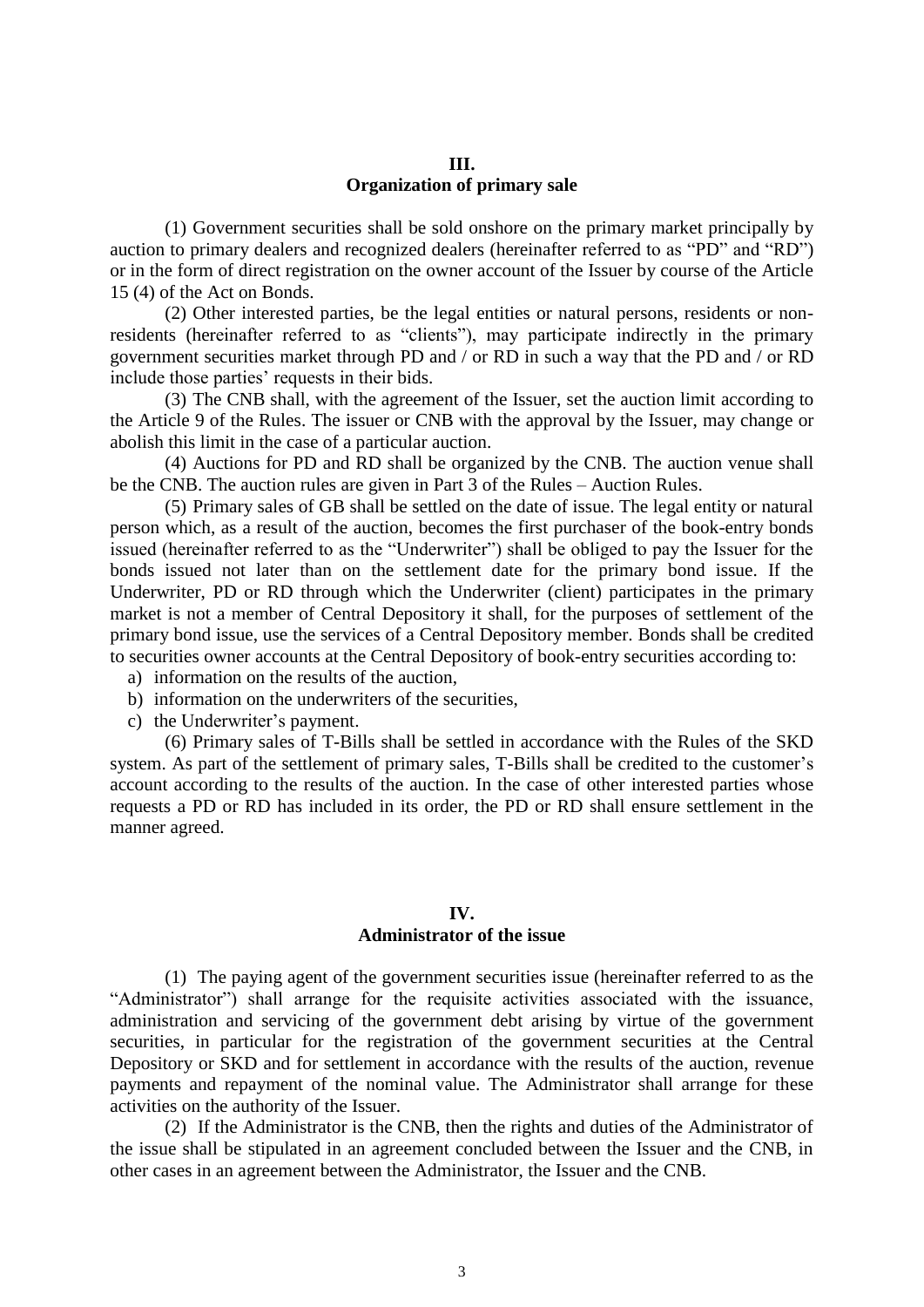#### **V.**

#### **Denotation of issues**

(1) A GB issue shall be named in the following manner:

 $CR$ , x, xx  $\%$ , yy,

where x,xx is the percentage amount of the GB coupon given to two decimal places and yy is the last two digits of the year of maturity of the GB.

(2) In case of the variable coupon bond the "VAR" abbreviation shall be used instead of coupon percentage.

(3) T-Bills issues shall be named in the following manner:

2XXXXYYY,

where XXXX is the T-Bill maturity date (in the format "ddmm") and YYY is the serial number of the issue.

(4) ISIN and serial number shall be unique identifiers of government securities.

#### **Part II. Criteria for Primary Dealers and Recognized Dealers**

#### **VI.**

#### **Conditions for membership in a group of PDs**

(1) The issuer, PD and RD are the only entities that could take part in the government securities auctions. To become a PD or RD, the applicant must contract with MoF the Dealer Agreement For Czech Government Securities (hereinafter referred to as "Agreement").

(2) PD or RD must fulfil further the following conditions:

- a) it must have an account at the CERTIS interbank payment system, operated by the CNB or be connected to this system via another bank,
- b) it must be a Central Depository member or be able to settle both its own trades and trades of its clients through another Central Depository member,
- c) it must be able to submit its auction bids through the Bloomberg auction system pursuant to Article 8.

(3) PD and RD must be a SKD System participant as an agent and client with authorization to make purchases on the primary market and to buy and sell on the secondary market.

(4) PD and RD must comply with these Rules and with any other conditions of the individual auctions, set and announced by the CNB in accordance with these Rules.

(5) PD and RD must accept, to the extent of its free limit, investors' bids and take them to the auction.

(6) PD and RD must comply with the terms and conditions set and announced by the Administrator.

(7) PD must give its consent to inclusion in the list of PDs published by the CNB.

(8) RD must give its consent to inclusion in the list of RDs published by the CNB.

(9) PD must send to the CNB completed form "Specimen signatures of primary dealer" separately for GB and T-Bills (Annex 1e and 1g of the Rules) and update it after each change; only the persons given in the form "Specimen signatures of primary dealer" shall be entitled to submit or sign auction bids.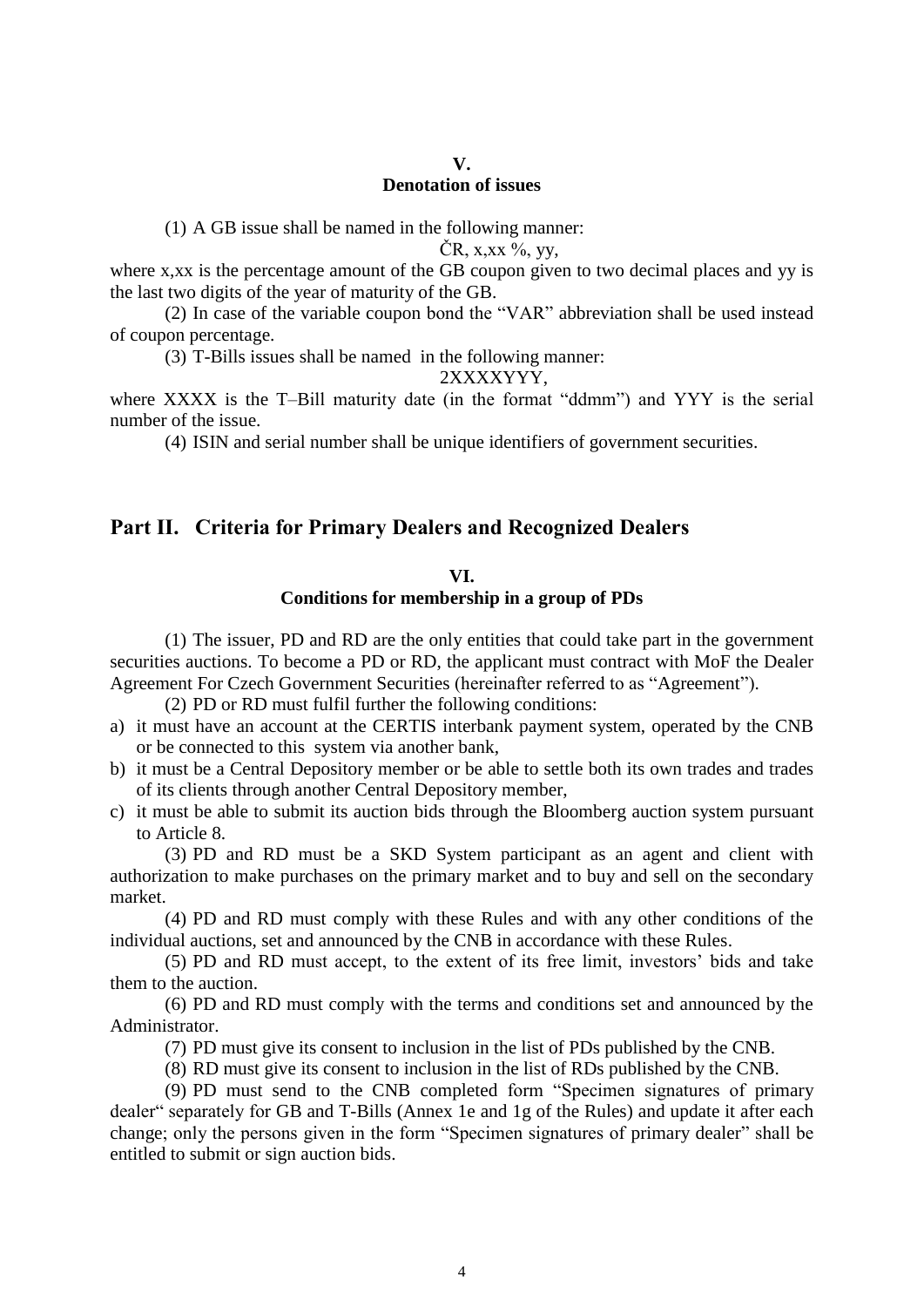(10) RD must send to the CNB completed form "Specimen signatures of recognized dealer" separately for GB and T-Bills (Annex 1f and 1h of the Rules) and update it after each change; only the persons given in the form "Specimen signatures of recognized dealer" shall be entitled to submit or sign auction bids.

### **Part III. Auction Rules**

#### **VII. Auction announcement**

(1) The CNB and the issuer shall publish an auction announcement in a manner which enables remote access, through information agencies or the press not later than one working day before the auction in case of GB or at the auction day in case of T-Bills.

(2) The auction announcement shall include in particular:

- a) either the ISIN of the government securities issue or the T-Bill issue code,
- b) the type of the auction and the manner of submitting bids,
- c) the auction date,
- d) the issue date,
- e) the maturity date,
- f) the total nominal volume offered at the competitive auction (as a fix figure or as a spread),
- g) the time limit for accepting bids.

(3) If, for technical reasons, it proves impossible to publish the auction announcement, the CNB informs the PD's and RD's contact persons directly.

(4) If the auction announcement is not published pursuant to paragraph 1, the PD or RD shall refer to an authorized member of staff of the CNB.

(5) The issuer is entitled to cancel the auction one working day prior to date of auction at the latest.

#### **VIII.**

#### **Submission and acceptance of bids**

(1) PD and RD shall submit their GB auction bids through the AUPD function in the Bloomberg system from the terminal of one of the authorized users given on the form "Specimen signatures of primary dealer in auction of GB" (Annex 1e of the Rules) and "Specimen signatures of recognized dealer in auction of GB" (Annex 1f of the Rules). PD and RD shall submit their T-Bills auction orders electronically through the SKD system (Annex 1g and 1h of the Rules).

(2) The PD or RD may place, change and cancel its orders within the time limit provided in Article VII (2) (g) of these Rules without any restrictions. The PD and RD are not entitled to make any changes to its orders once this time limit has expired.

(3) If it proves impossible to submit the bid pursuant to paragraph 1, the PD and / or RD shall, at the earliest opportunity, notify an authorized member of staff of the CNB and shall, within the stipulated time limit, fax the bid on the prescribed form (Annexes 1a, 1b or 1d of the Rules) to the contact fax number or deliver it directly to the authorized members of staff of the CNB (hereinafter referred to as "alternative submission of bids"). The PD and / or RD shall verify delivery of the faxed order using the contact telephone number. Non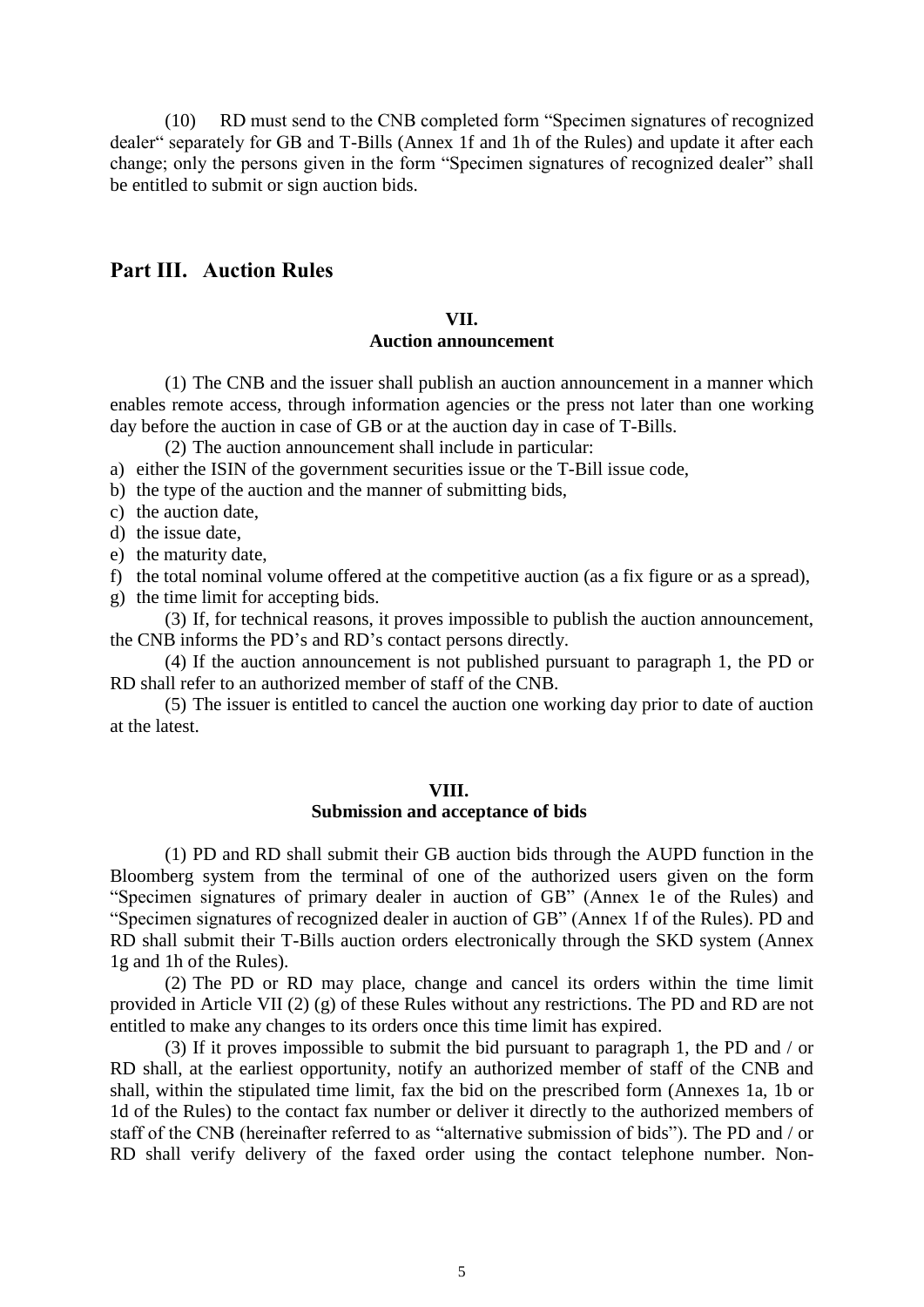compliance with this requirement may result in the PD's or RD's order not being included in the auction.

(4) The names and specimen signatures of the authorized members of staff of the CNB, contact addresses, telephone numbers and fax numbers shall be sent directly to the PD and RD on the forms given in Annex 3 of the Rules.

(5) Each PD or RD shall send on the prescribed form (Annex 1c of the Rules) by the means of Bloomberg message system or to the CNB's contact fax number a list of all investors (both clients and itself) whose bids have been submitted to the auction. The list of investors shall be delivered by the day after the auction date at the latest.

(6) Competitive bids shall be submitted in a format, which complies with the published manner of submission of the bids.

(7) In the event of formal deficiencies in the bid or the list of investors, the authorized members of staff of the CNB may ask the PD and RD to rectify them, but they shall not be obliged to do so. This shall be without prejudice to the duty of the PD and RD to complete the bid and the list of investors correctly, both formally and materially, and to deliver them to the CNB.

(8) The PD and RD are responsible for the formal and material correctness of the information contained in the bid and the list of investors.

(9) The order form according to paragraph 3 must be signed by the person/persons whose signatures are given on the PD's or RD's valid specimen signature form at the CNB's disposal.

#### **IX.**

#### **Auction limit**

(1) The maximum possible share of PD and RD total bids in the competitive part of the GB auction shall be up to 50 % of the total GB nominal amount offered in the competitive part of the GB auction in case of either the auction of the first, second and third tranche of the GB issue, for the T-Bills auction is not set the maximum possible share of PD and RD total bids in the competitive part of auction. If the total nominal amount offered in the competitive part of the GB auction is set as a range the above mentioned limit is set as the mean value of this range. If the total nominal amount offered in the competitive part of the GB auction is set as a maximum GB nominal amount the above mentioned limit is set from this maximum GB nominal amount.

(2) The adherence to the auction limit pursuant to paragraph 1 shall be done by the CNB before the auction allocation.

(3) The issuer shall be entitled either to rise or reduce the total nominal amount sold in the competitive part of the auction of government securities.

#### **X. Processing of bids**

(1) The CNB shall be entitled to decide to exclude or reduce any bid submitted by a PD or RD if the auction rules are not complied with.

(2) The individual bids submitted by PD and RD shall be processed according to Annex 2 – Algorithm and processing of bids in dependence on the manner of submission of bids for the auction.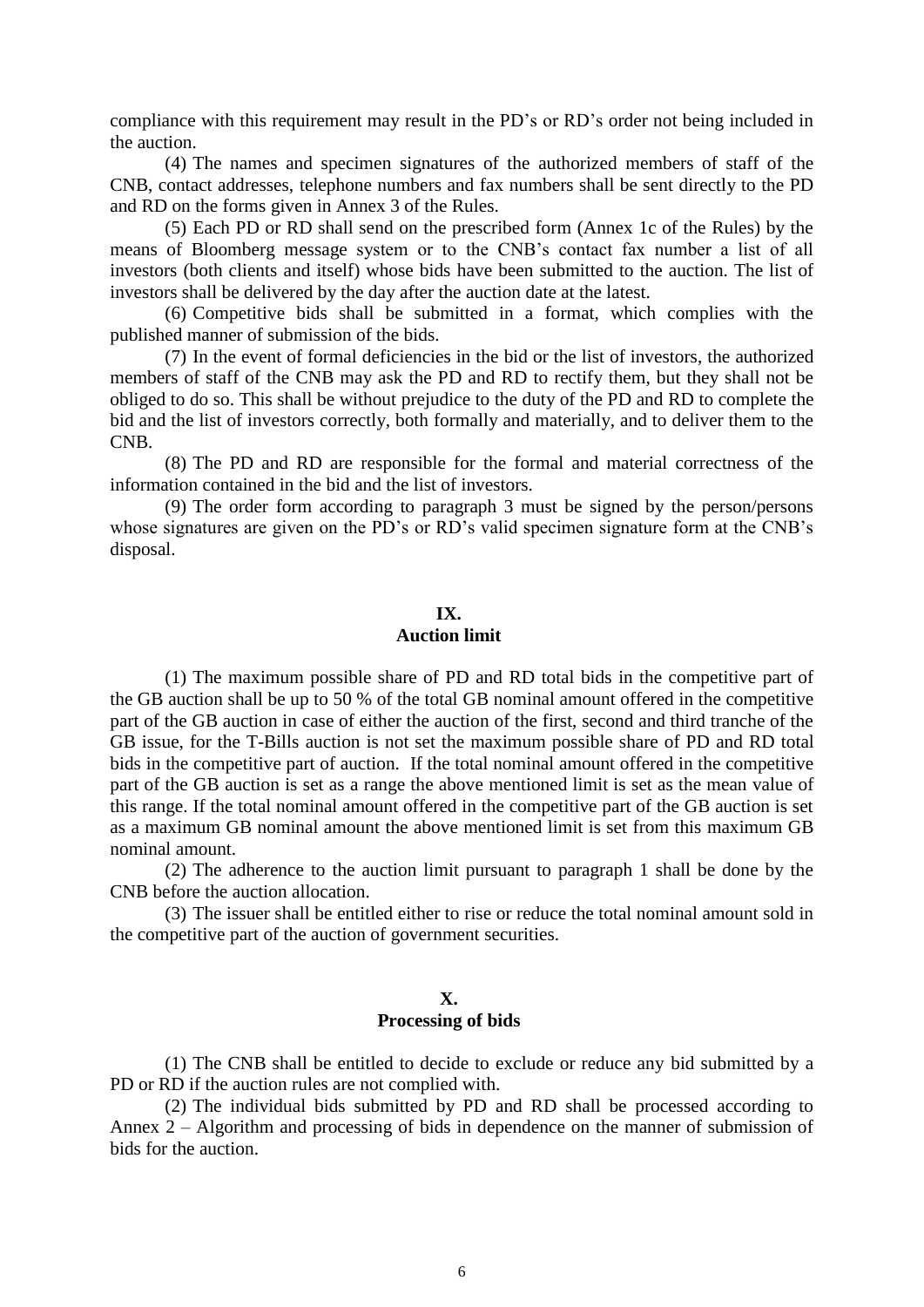(3) An individual bid submitted by a PD and RD with the highest yield or the lowest price shall not be processed if that bid would cause the auction limit to be exceeded. In the event that by not processing of such bid the volume bid should fall below the stipulated auction limit, the CNB shall reduce the volume of the bid in such a way that the total volume of the bids should equal the auction limit

(4) The Issuer shall be entitled, during the course of a competitive part of auction, to reduce or increase the nominal volume of government securities offered for competitive part of the auction in accordance with the Article IX. (3) of the Rules. Any non-compliance with the auction limits resulting therefrom shall not be deemed an infringement of the Rules.

(5) The specific description of the individual steps of the auction algorithm used to process the bids of individual PD and RD is given in Annex 2 of the Rules – Algorithm and processing of bids.

#### **XI.**

#### **Announcement of auction results**

(1) The CNB shall publish information on the results of auctions in a manner which enables remote access, through information agencies, or the press, usually on the date of the auction.

(2) The published auction results shall in particular include:

- a) the total requested nominal volume of competitive and non-competitive bids,
- b) the total volume sold, broken down into competitive and non-competitive bids,
- c) either the minimum, average and maximum accepted yield to maturity and the minimum, average and maximum price in case of the GB with fixed coupon or the spread against the PRIBOR,
- d) the average yield and average price in case of T-Bills auction,
- e) the bid satisfaction coefficient with the maximum accepted yield to maturity or the spread against PRIBOR and the minimum or maximum accepted price.

(3) After the auction ends, the PD and RD shall have access to the information on the satisfaction of individual bids either on the Bloomberg system through the AUPD function for GB auction or in the SKD system in the case of T-Bills auction. In the event of alternative submission of bids, this information shall be sent to the contact fax number usually on the date of the auction, but no later than at 3.00 p.m. CET on the working day following the auction.

(4) If a PD and / or RD does not receive the notification referred to in paragraph 3, it shall turn to authorized members of the staff of the CNB (Annex 3a of these Rules) and ask them to send the notification.

#### **XII.**

#### **Claims**

(1) A PD or RD discovering a mistake in the auction results or any other mistake arising during the auction shall immediately communicate this fact in writing (hereinafter referred to as the "claim") to the CNB at the contact address for sending claims (Annex 3b). The claim must be signed by one of the persons whose signature is given in the PD's or RD's valid specimen signature form at the CNB.

(2) Within three working days of receiving the claim, the CNB shall provide information in writing to the PD or RD that lodged the claim on the handling of that claim.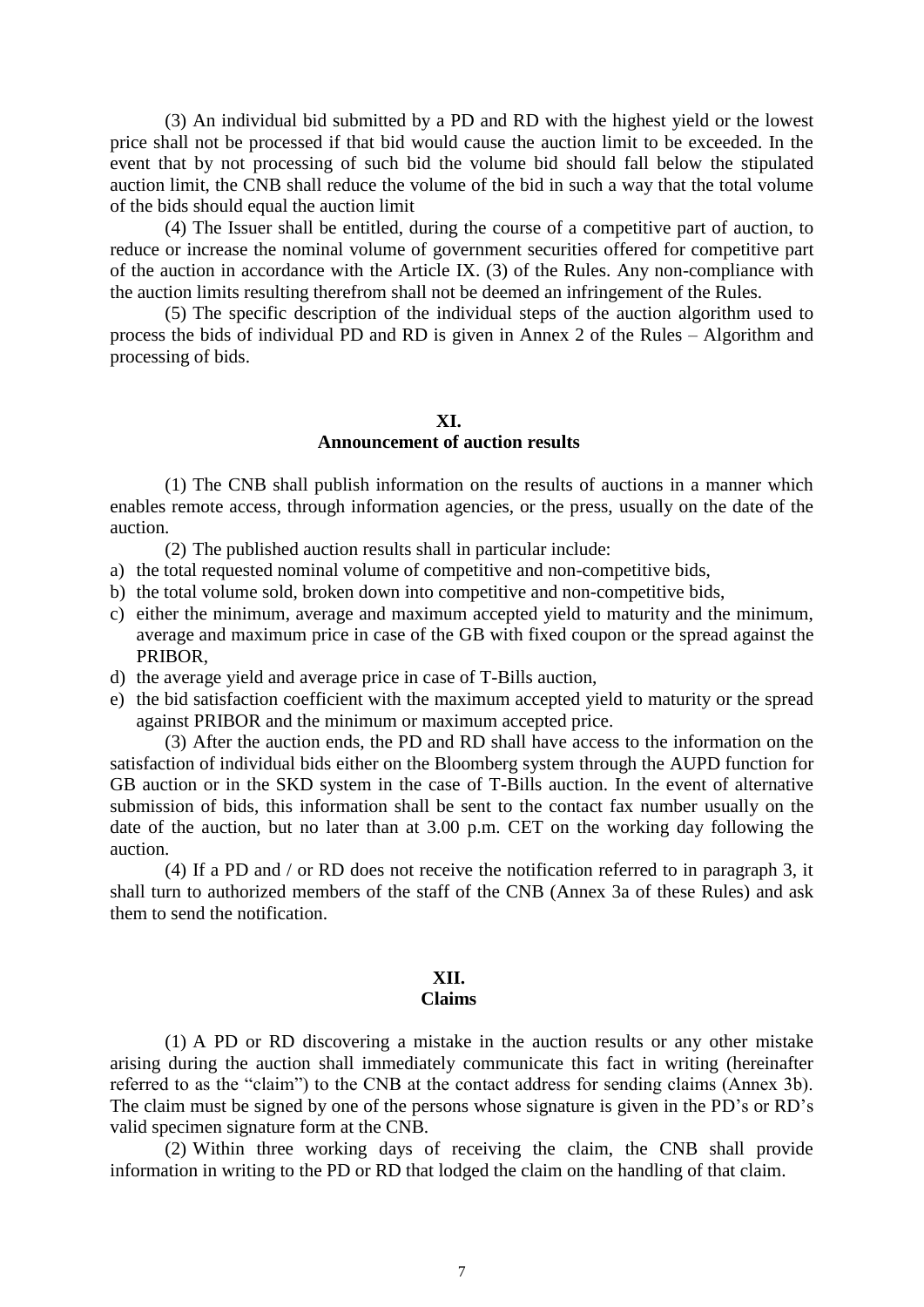(3) If the PD or RD is not satisfied with the way in which the claim is being dealt with, it may send the CNB a written complaint to the contact address for sending claims. The CNB shall investigate the complaint and shall inform the PD or RD of the results of that investigation and of its conclusions in the matter in question within five working days of receiving the complaint.

#### **Part IV. Procedure in the Event of Non-compliance with the Rules**

#### **XIII.**

#### **Infringement of the Rules**

(1) "Infringement of the Rules" shall mean:

- a) a breach of the conditions for membership in government securities auctions by course of the Article 6 of these Rules,
- b) a breach of the auction rules on the part of a PD or RD (Part Three),
- c) misrepresentation or attempted misrepresentation of any information provided by the PD or RD within the scope of these Rules.

(2) If it is found out that a PD and / or RD infringes the Rules as mentioned above (1), the Issuer, after consultation with the CNB, may impose a ban on taking part in one or more government securities auctions. CNB shall inform the contact persons of the PD and / or RD mentioned in Annex 1e, 1f, 1e or 1h of these Rules.

#### **Part V. Final Provisions**

#### **XIV.**

#### **Announcement and Amendments of the Rules**

(1) The CNB shall publish these Rules in the form of Official Information in the Bulletin of the Czech National Bank and further in a manner which enables remote access.

(2) The CNB shall be authorized to amend and supplement the Rules after an agreement with the issuer.

(3) The CNB shall publish any amendments or supplements to the Rules in the form of Official Information in the Bulletin of the Czech National Bank and further in a manner which enables remote access.

(4) On each amendment to the Rules the CNB shall provide the PD or RD with adequate time to adjust their activities.

(5) These Rules may be translated into other languages. If there is any inconsistency between the different language versions of the Rules, the Czech version shall be the conclusive version.

#### **XV. Repealing Provision**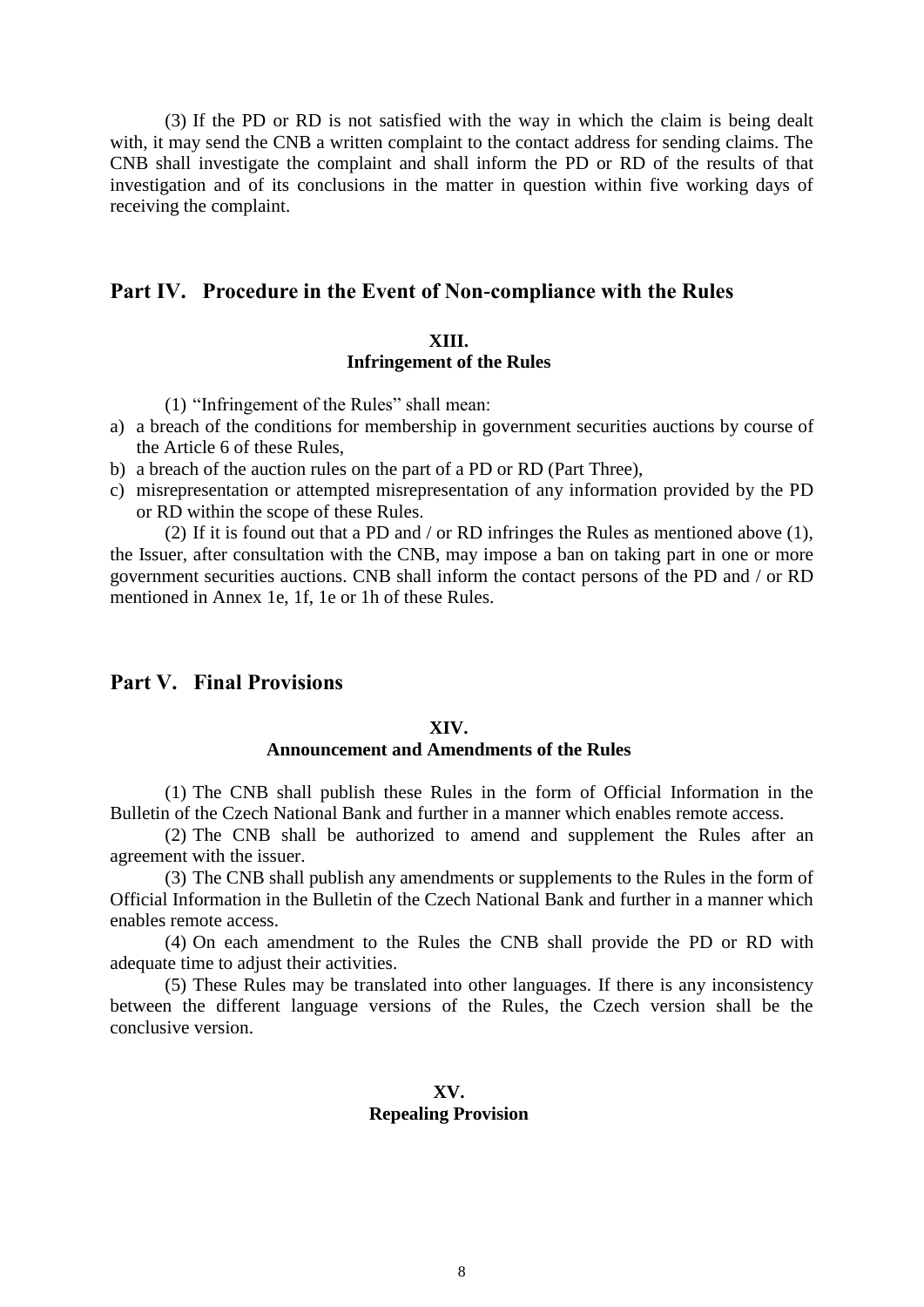The second version of the Rules for the Primary Sale of Government Bonds Organized by the Czech National Bank, published in the Official Information of the CNB of 18 December 2015 in the Bulletin of the CNB, Volume 14/2015 shall be repealed.

#### **XVI. Effect**

These Rules shall take effect on the date of publication.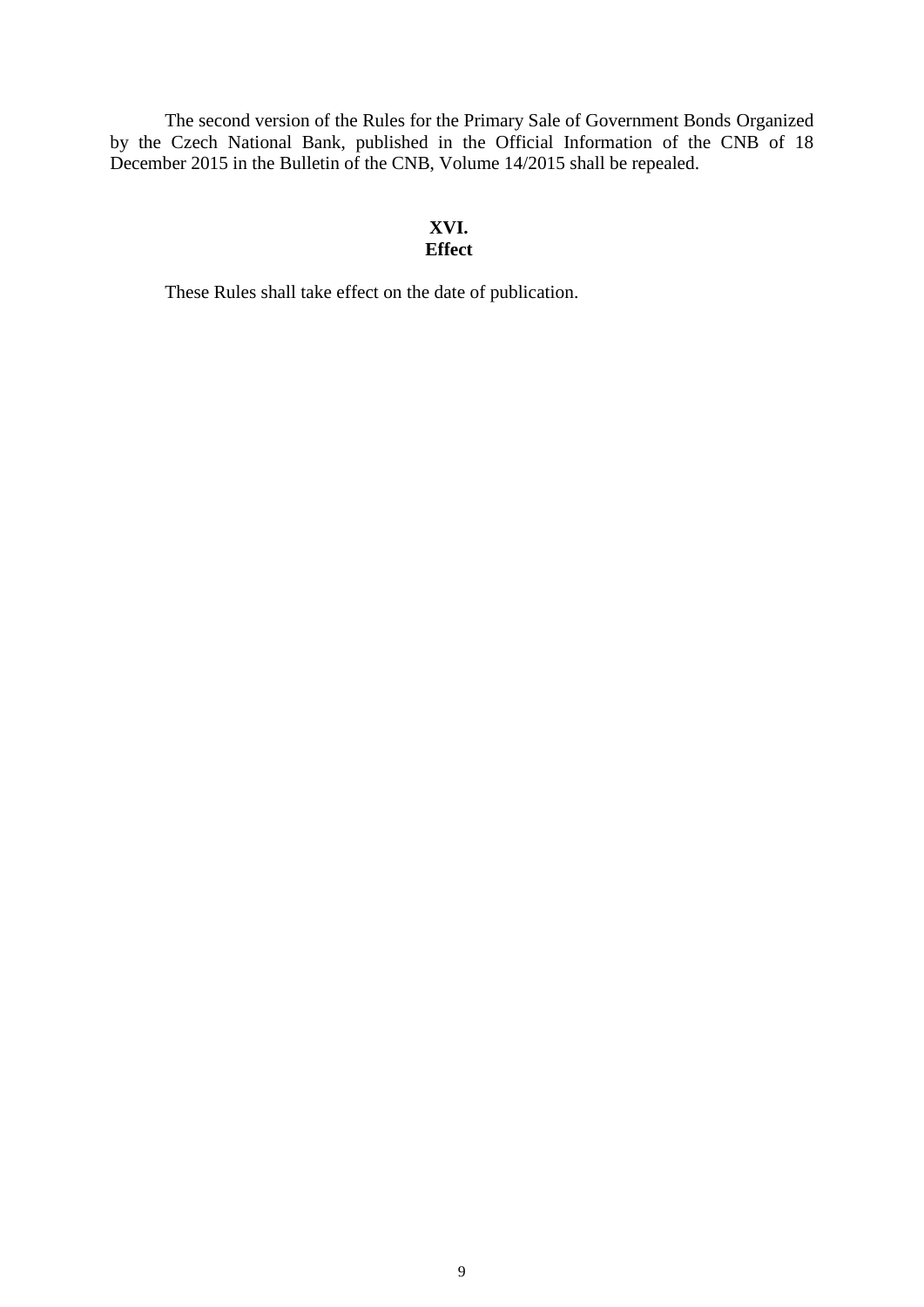#### **Annex 1. Forms and Notes**

The following forms (with accompanying notes) are given in this Annex:

Comprehensive bid for primary purchase in competitive part of GB auction (Annex 1a), Bid for primary purchase in non-competitive part of GB auction (Annex 1b), List of investors (Annex 1c),

Bid for primary purchase in T-Bills auction (Annex 1d)

Specimen signatures of primary dealer in auctions of GB Annex 1e),

Specimen signatures of recognized dealer in auctions of GB Annex 1f),

Specimen signatures of primary dealer in auctions of T-Bills (Annex 1g).

Specimen signatures of recognized dealer in auctions of T-Bills (Annex 1h).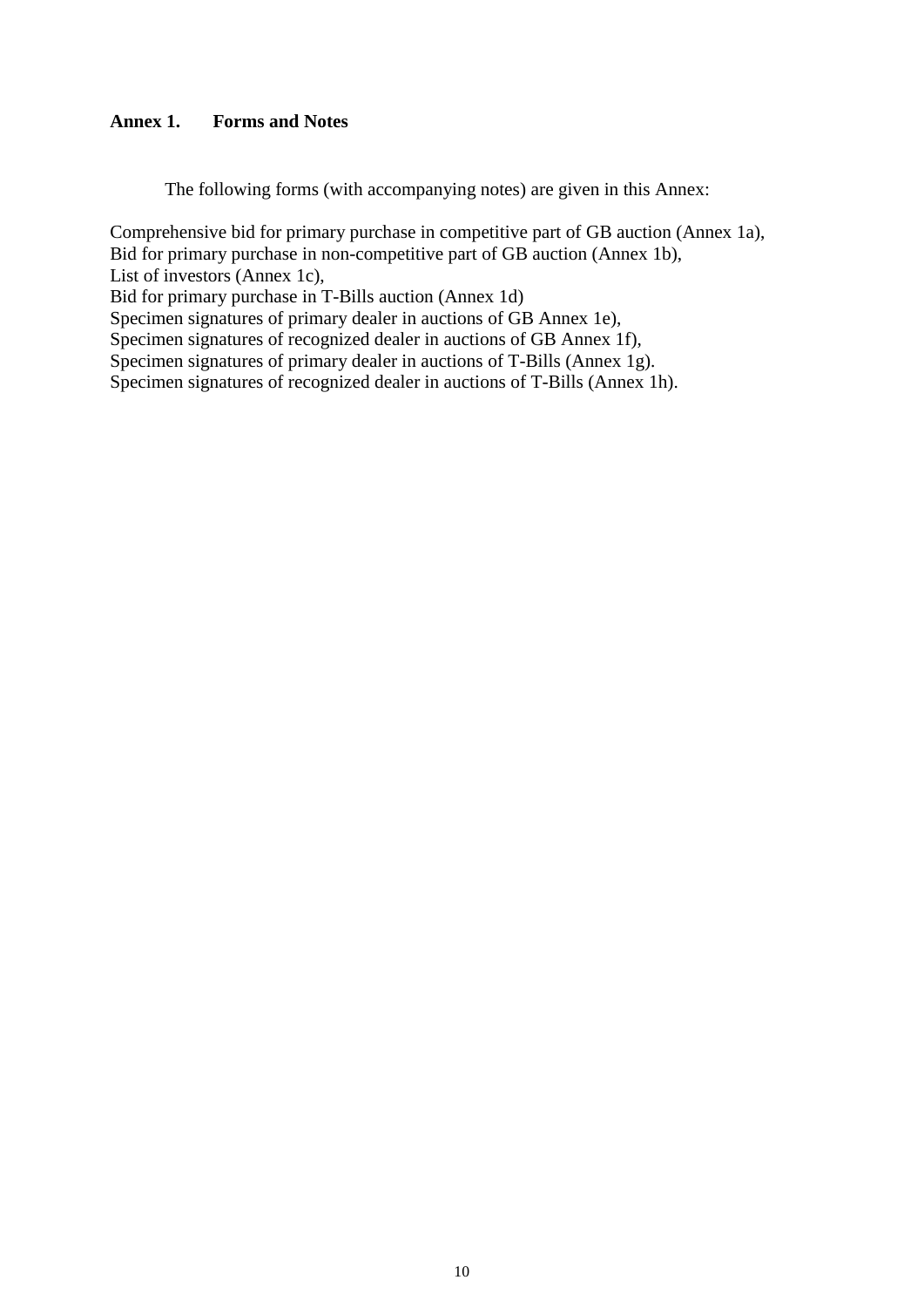| PD/RD name:          |  |  |
|----------------------|--|--|
| Issue ISIN and name: |  |  |
|                      |  |  |

# COMPREHENSIVE BID FOR PRIMARY PURCHASE IN COMPETITIVE PART OF GB AUCTION

| Sequence No.<br>of bid | GB bid amount<br>(in CZK 000s) | Yield/Price<br>of GBs |
|------------------------|--------------------------------|-----------------------|
| $\mathbf 1$            |                                |                       |
| $\overline{c}$         |                                |                       |
| $\overline{3}$         |                                |                       |
| $\overline{4}$         |                                |                       |
| 5                      |                                |                       |
| $\overline{6}$         |                                |                       |
| $\overline{7}$         |                                |                       |
| $\overline{8}$         |                                |                       |
| 9                      |                                |                       |
| 10                     |                                |                       |
| 11                     |                                |                       |
| 12                     |                                |                       |
| 13                     |                                |                       |
| 14                     |                                |                       |
| $\overline{15}$        |                                |                       |
| 16                     |                                |                       |
| $\overline{17}$        |                                |                       |
| 18                     |                                |                       |
| 19                     |                                |                       |
| 20                     |                                |                       |
| 21                     |                                |                       |
| 22                     |                                |                       |
| 23                     |                                |                       |
| 24                     |                                |                       |
| $\overline{25}$        |                                |                       |
| 26                     |                                |                       |
| 27                     |                                |                       |
| $\overline{28}$        |                                |                       |
| 29                     |                                |                       |
| 30                     |                                |                       |
| Total                  |                                | $CZK$ 000s            |

……...………………………. PD's/ RD's signature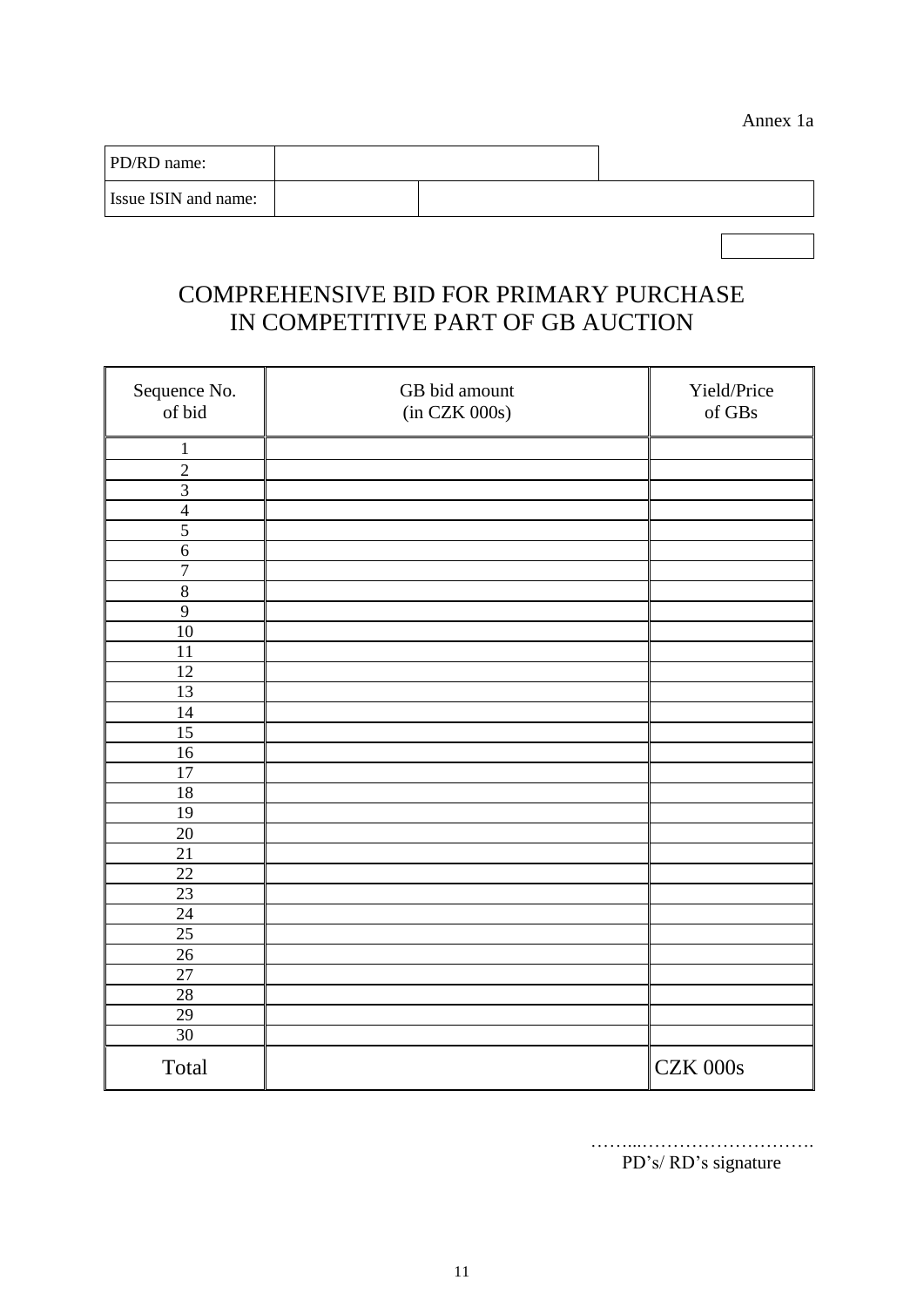#### **Comprehensive bid for primary purchase in competitive part of GB auction**

(1) On each form for the bid to the GB competitive part of the auction the PD or RD shall give the following information:

- the identity of the PD/RD (PD/RD name)

- basic issue identification information (ISIN and name of issue)

(2) In the "Yield/Price of GBs" column the PD or RD shall mention, in dependence on the manner of submission of bids for the auction given in the Announcement of an Auction, either the yield in per cent p.a., or the price, specified to the required number of decimal positions.

(3) The Bid to the GB competitive part of the auction must be signed by an authorised person whose specimen signature is given on the form "Specimen signatures of primary dealer in auction of GB" (Annex 1e) or form "Specimen signatures of recognized dealer in auction of GB" (Annex 1f) which the CNB has at its disposal.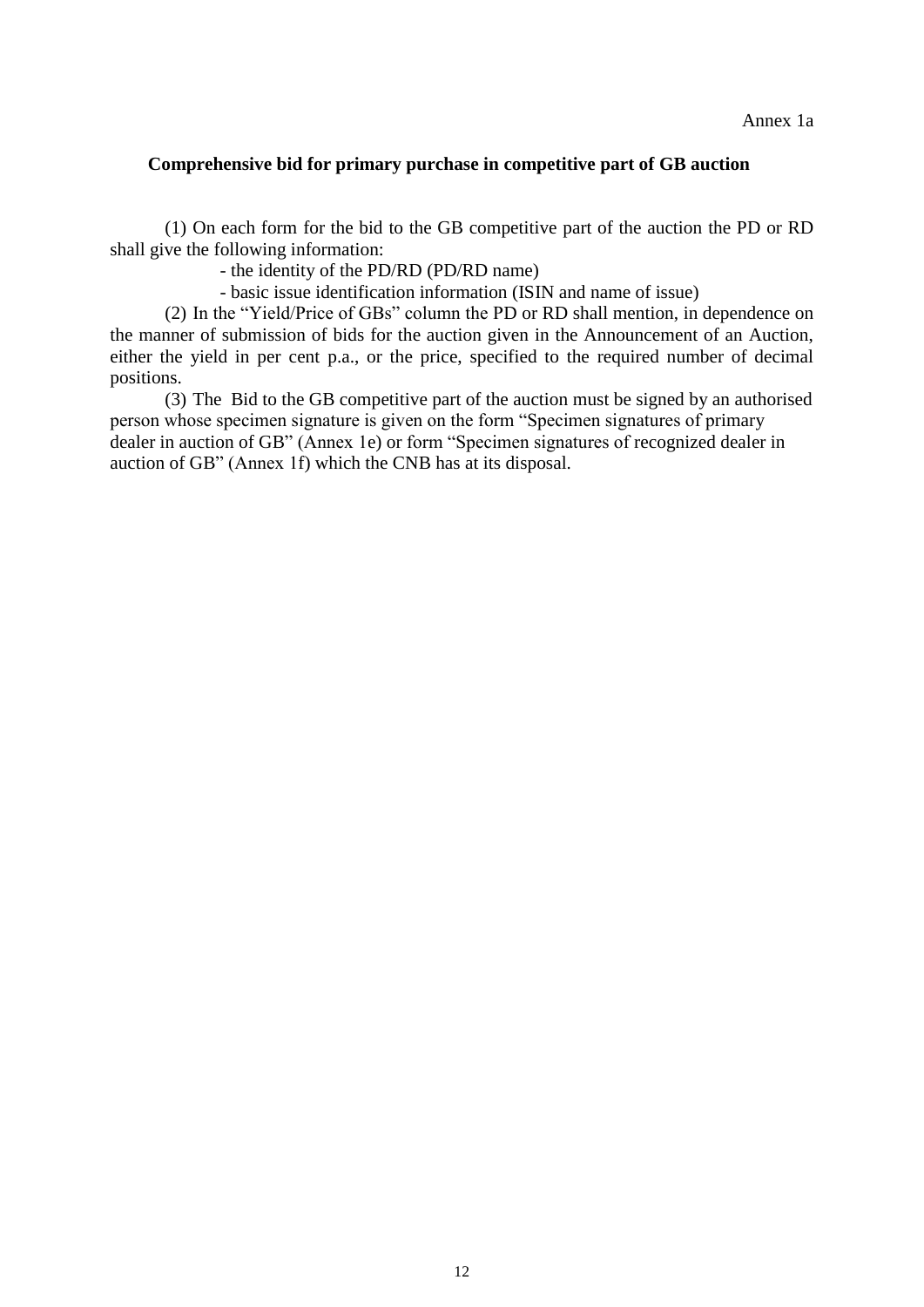Annex 1b

| PD name:                    |  |  |
|-----------------------------|--|--|
| <b>Issue ISIN and name:</b> |  |  |

# BID FOR PRIMARY PURCHASE IN NON-COMPETITIVE PART OF GB AUCTION

| <b>Bid</b> | GB bid amount<br>(in CZK 000s) |            |
|------------|--------------------------------|------------|
|            |                                |            |
| Total      |                                | $CZK$ 000s |

……...………………………. PD's signature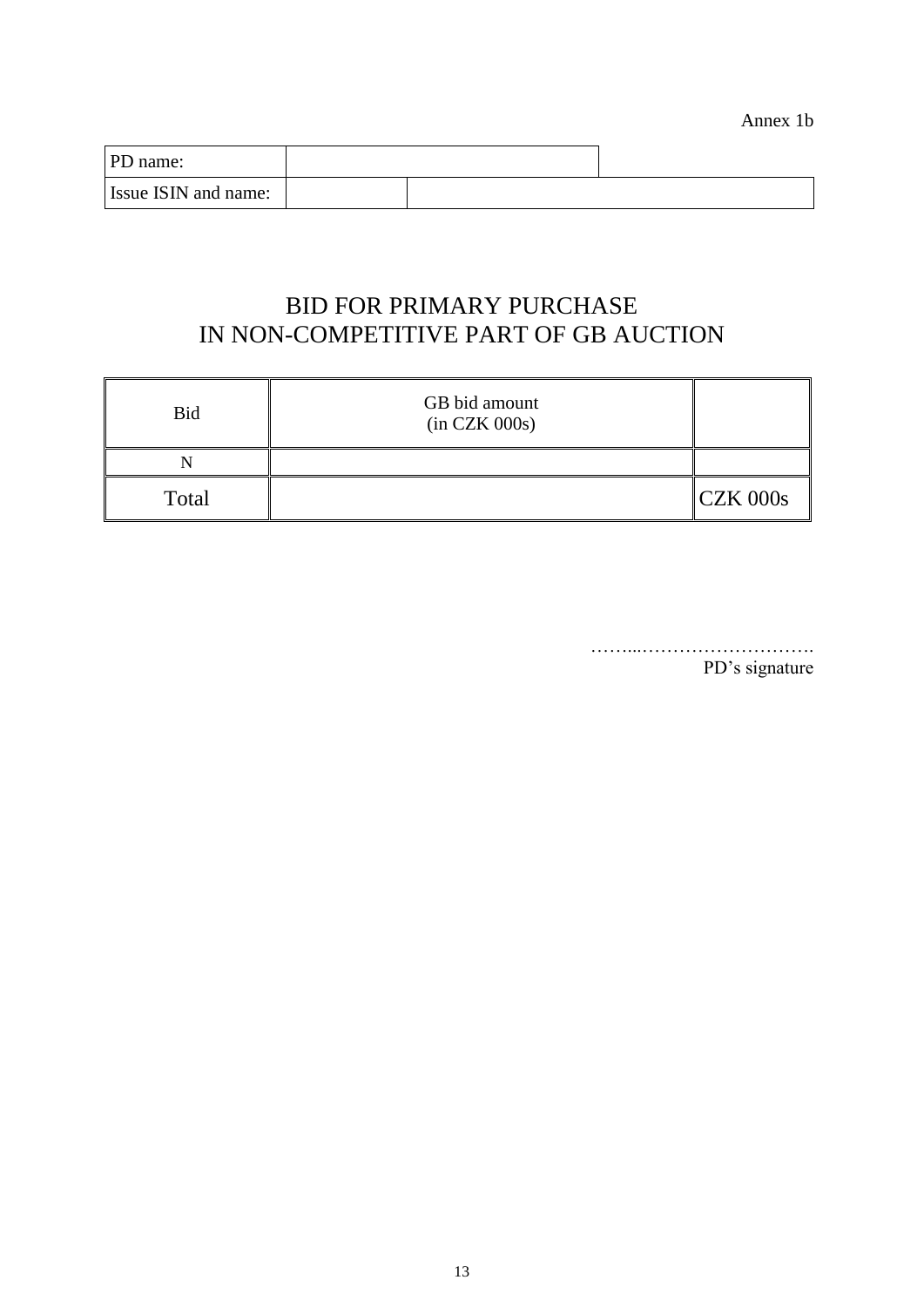#### Annex 1b

#### **Bid for primary purchase in non-competitive part of GB auction**

(1) On each form for the bid to the non-competitive part of GB auction the PD shall give the following information:

- the identity of the PD (PD name)

- basic issue identification information (ISIN and name of issue)

(2) The Bid for the non-competitive part of GB auction must be signed by an authorised person whose specimen signature is given on the form "Specimen signatures of primary dealer in auctions of GB" (Annex 1e) which the CNB has at its disposal.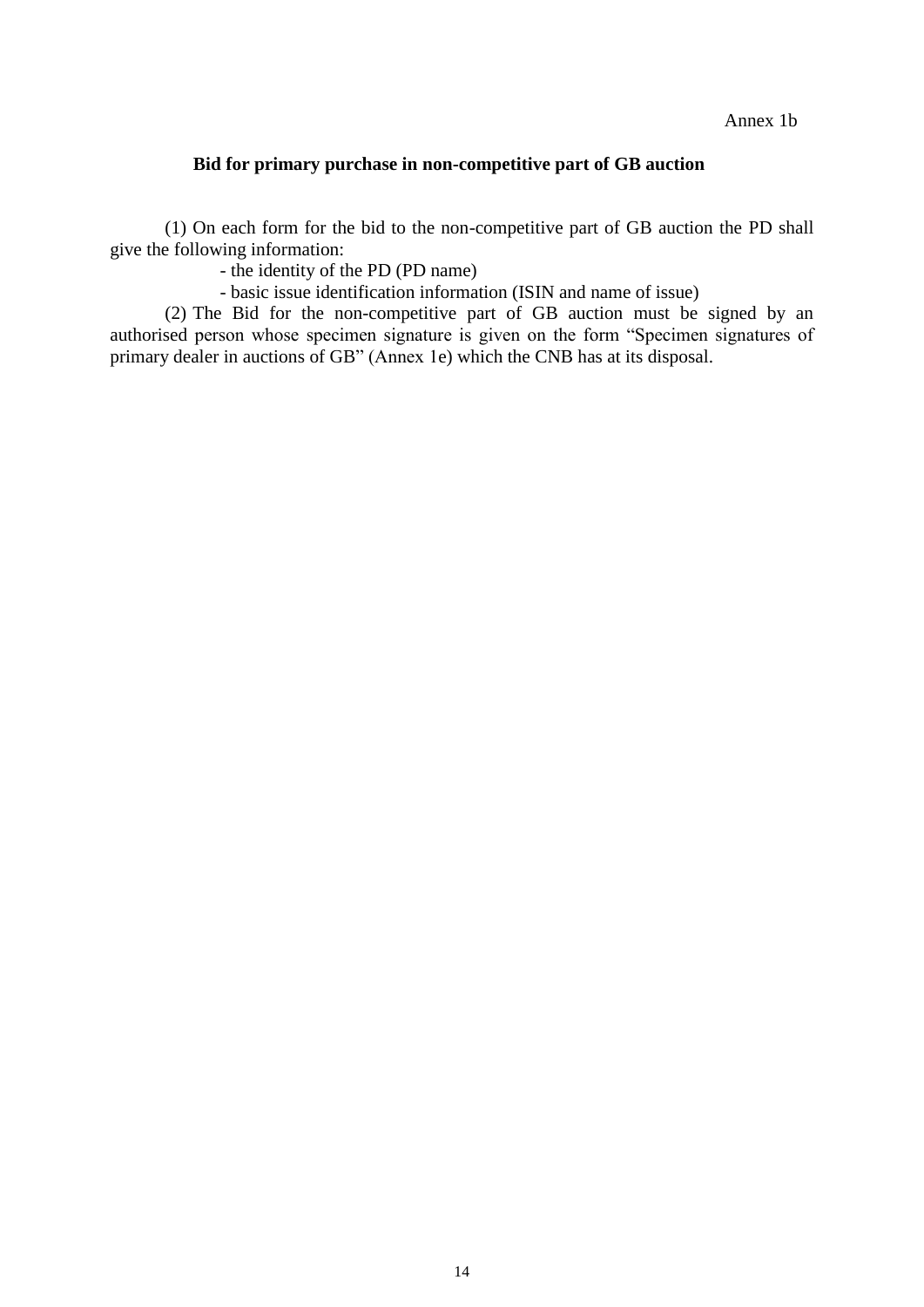Annex 1c

|                             |  | AILIEX IC |
|-----------------------------|--|-----------|
|                             |  |           |
|                             |  |           |
| PD/RD name:                 |  |           |
| <b>Issue ISIN</b> and name: |  |           |

# LIST OF INVESTORS

| Investor name | IČ<br>(ID number) | GB bid amount(in CZK<br>000s) | $\mathbf{G}\mathbf{B}$<br>Yield/Price |
|---------------|-------------------|-------------------------------|---------------------------------------|
|               |                   |                               |                                       |
|               |                   |                               |                                       |
|               |                   |                               |                                       |
|               |                   |                               |                                       |
|               |                   |                               |                                       |
|               |                   |                               |                                       |
|               |                   |                               |                                       |
|               |                   |                               |                                       |
|               |                   |                               |                                       |
|               |                   |                               |                                       |
|               |                   |                               |                                       |
|               |                   |                               |                                       |
|               |                   |                               |                                       |
|               |                   |                               |                                       |
|               |                   |                               |                                       |
|               |                   |                               |                                       |
|               |                   |                               |                                       |
|               |                   |                               |                                       |
|               |                   |                               |                                       |
|               |                   |                               |                                       |
|               |                   |                               |                                       |
|               |                   |                               |                                       |
|               |                   |                               |                                       |
|               |                   |                               |                                       |
|               |                   |                               |                                       |
| Total         |                   |                               | <b>CZK 000s</b>                       |

Note: the table shall also comprise the customer bids which are settled after the auction on the secondary market

PD's/ RD's signature

…………………………………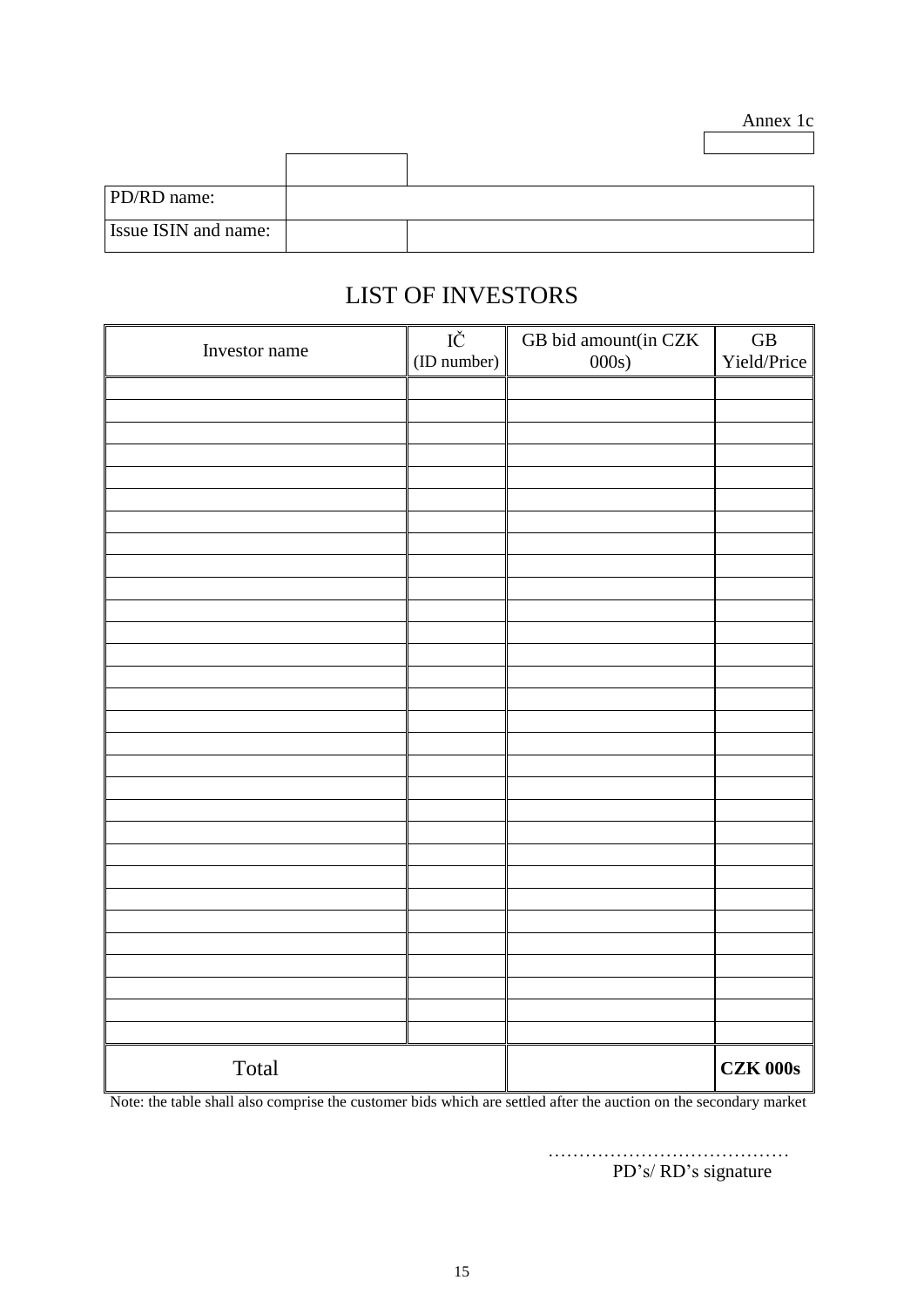#### **List of investors**

(1) The list of investors (hereinafter referred to as the "List") shall pertain to the competitive and the non-competitive bid. In this entry, The PD shall give the same PD name and issue identification information (ISIN and name of issue) as given on the Bid form.

(2) The "Investor name" column shall contain the unabbreviated name or identity of the investor – client, PD or RD.

(3) The "IČ (ID number)" column shall contain the IČ (ID number) or birth identity number of the investor (client, PD or RD), if he has been allocated one.

(4) The PD or RD shall state the investor's individual requests (these shall also comprise the customer bids settled after the auction on the secondary market) in the column "GB bid amount". In the columns "Investor name" and "IČ (ID number)", the investor's identity need only be given in the first row of the investor's requests.

(5) In the "GB Yield/Price" column the PD or RD shall mention, in dependence on the manner of submission of bids for the auction given in the Announcement of an Auction, either the yield in per cent p.a., or the price, specified to the required number of decimal positions, according to the yield or price with which the investor's requirement is included in the Competitive Bid. In the case of non-competitive bids, the PD or RD shall insert the letter "N" in the "GB Yield/Price" column.

(6) The List must be signed by an authorised person whose specimen signature is given on the form "Specimen signatures of primary dealer in auctions of government securities" (Annex 1e of these Rules) or "Specimen signatures of recognized dealer in auctions of government securities" (Annex 1f of these Rules) which the CNB has at its disposal.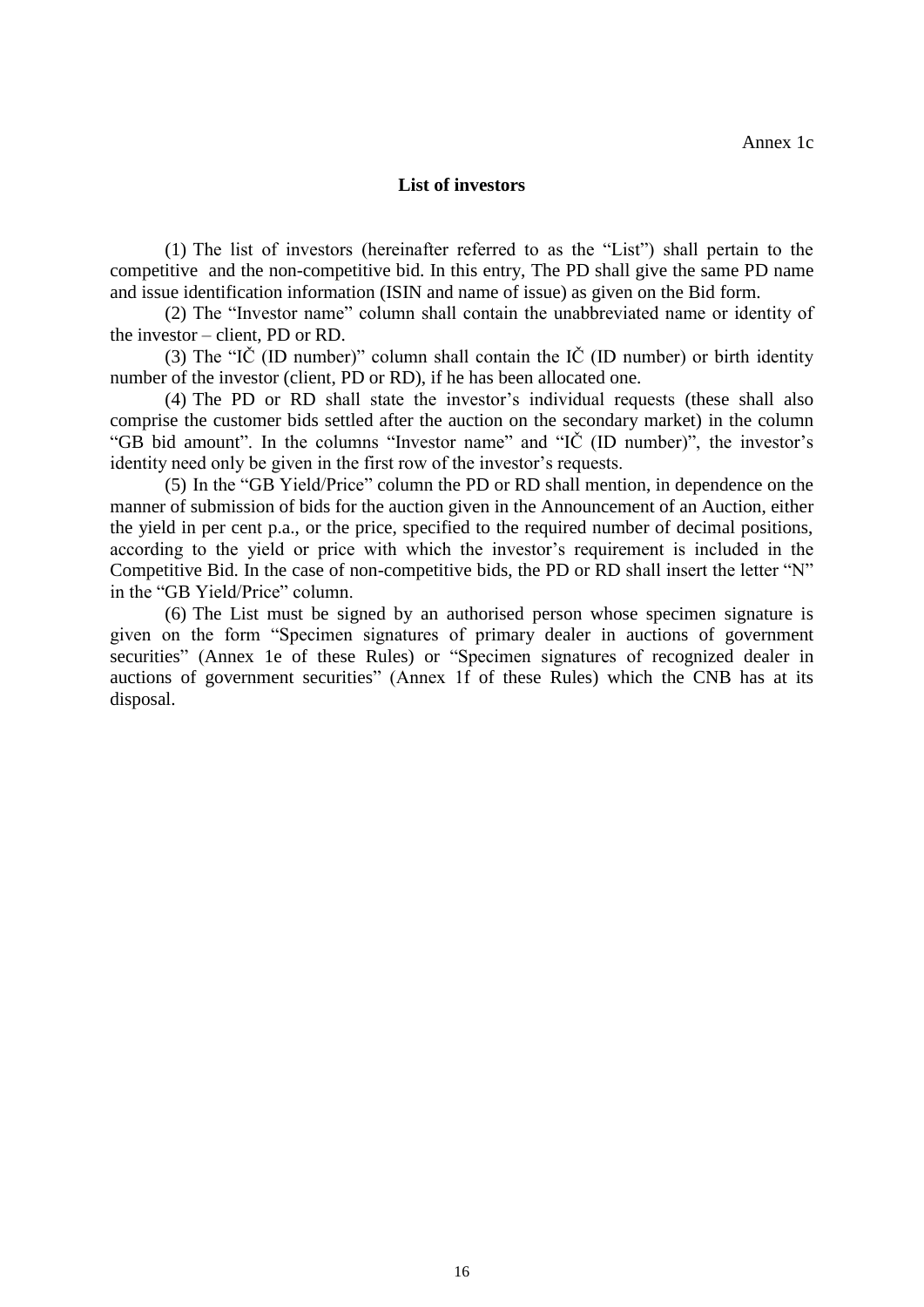# BID FOR PRIMARY PURCHASE IN T-BILL AUCTION

| Owner account number:                  |  |  |
|----------------------------------------|--|--|
| Code and<br>abbreviated name of PD/RD: |  |  |
| Code and<br>abbreviated name of Agent: |  |  |
| Issue code:                            |  |  |

| Auction date | Issue date | Maturity date |
|--------------|------------|---------------|
|              |            |               |

#### **Competitive orders:**

|                | Bid amount (CZK) | Order yield (% p.a.) |
|----------------|------------------|----------------------|
|                |                  |                      |
| 1              |                  |                      |
| $\overline{2}$ |                  |                      |
| 3              |                  |                      |
| $\overline{4}$ |                  |                      |
| 5              |                  |                      |
| 6              |                  |                      |
| 7              |                  |                      |
| 8              |                  |                      |
| 9              |                  |                      |
| 10             |                  |                      |

#### **Non-competitive order:**

| T-bill bid amount (CZK) |
|-------------------------|
|                         |
|                         |

At . . . . . . . . . . . . . . . . . . ., date . . . . . . . . . .

. . . . . . . . . . . . . . . . . . . . . . . . . . . . . . . . PD's/ RD's signature according to

specimen signature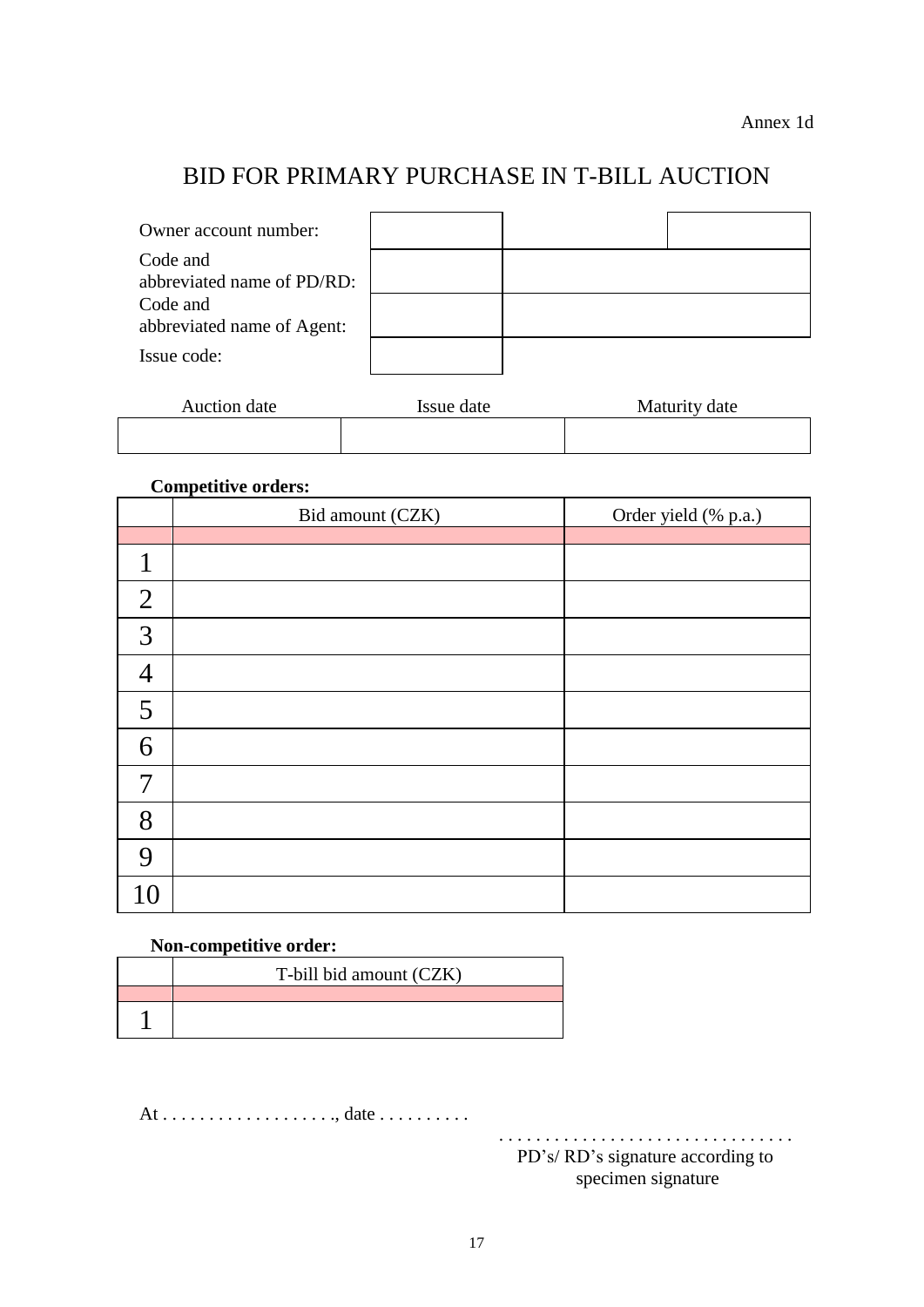#### **Bid for primary purchase in T-bill auction**

(1) The "Owner account number" shall denote the PD's or RD's owner account to which the securities acquired by the PD or RD are to be credited on the issue date. The PD or RD may use more than one owner account, but must complete a separate "Bid for primary purchase in T-Bill auction" form for each of them (hereafter in Annex 1 referred to as the "order").

(2) The "Code and abbreviated name of PD/RD" shall be given in accordance with the Contract on SKD System Participation with a Client concluded between the CNB and the PD or RD.

(3) The "Code and abbreviated name of agent" shall be given in accordance with the Contract on a Securities Owner Account in the SKD System for the owner account pursuant to paragraph 1 concluded between the CNB and the PD or RD.

(4) The "Issue code" shall be given in accordance with the published auction information.

(5) The "Auction date", "Issue date" and "Maturity date" shall be completed by the PD or RD in accordance with the published auction information.

(6) The "Bid amount" shall be given in CZK and the "Order yield" in per cent p.a.

(7) The order must be signed by the authorised person whose specimen signature given on the form "Specimen signatures of primary dealer in auctions of T-bills" (Annex 1g of the Rules) or "Specimen signatures of recognized dealer in auctions of T-bills" (Annex 1h of the Rules) which the CNB has at its disposal.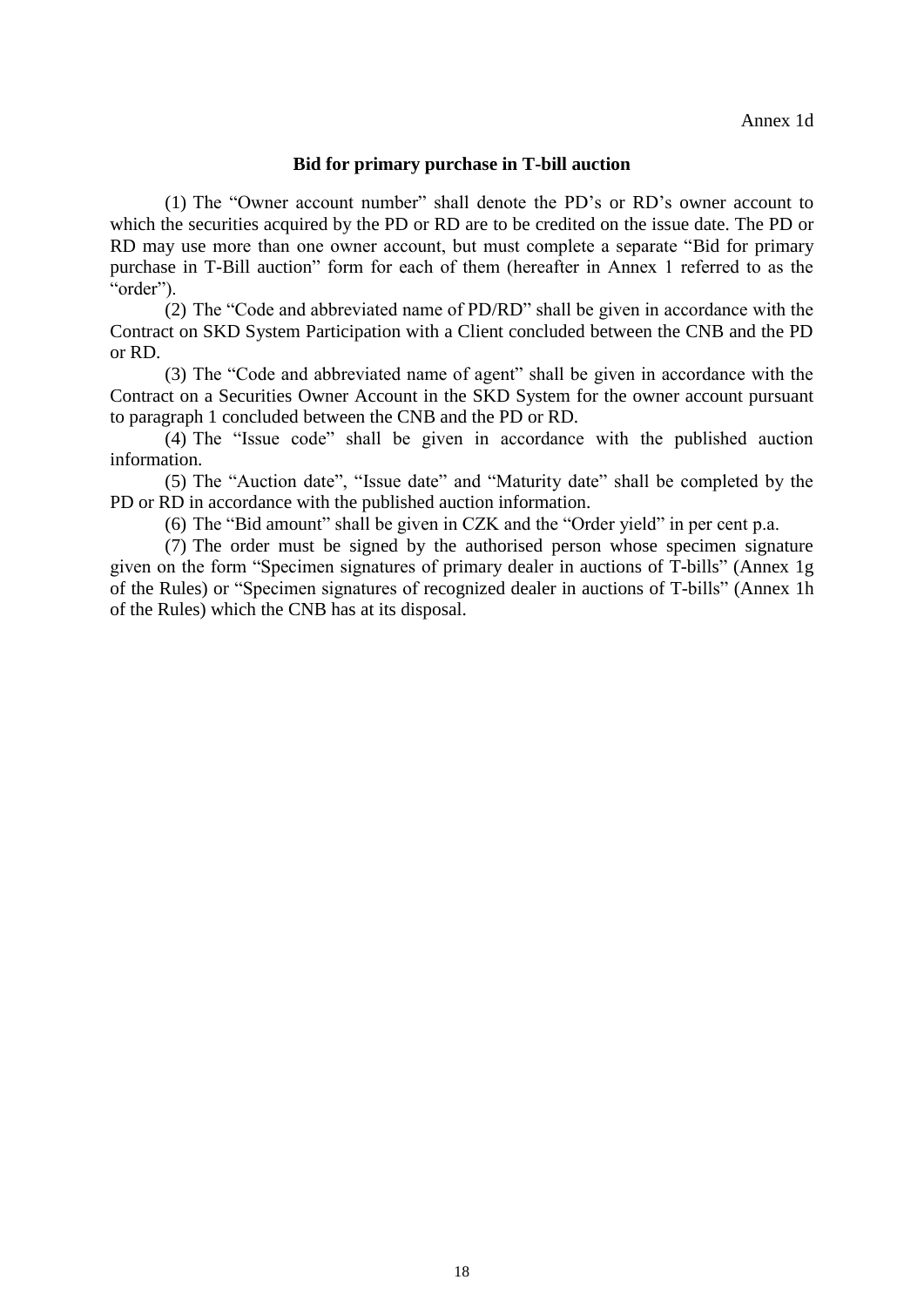Annex 1e

# SPECIMEN SIGNATURES OF PRIMARY DEALER IN AUCTIONS OF MEDIUM-TERM AND LONG-TERM GOVERNMENT BONDS

|                           | Page: |  |
|---------------------------|-------|--|
| IČ (ID number)            |       |  |
| and name of PD:           |       |  |
| Registered address of PD: |       |  |

The persons given hereunder are authorised to confirm by signature the bids of the aforementioned primary dealers in auctions of medium-term and long-term government bonds. They are also authorised to submit bids through the Bloomberg information system.

|                | First name and surname<br>Position | Telephone no.<br>Fax no. | Bloomberg<br>${\rm UUID}$ | Signature |
|----------------|------------------------------------|--------------------------|---------------------------|-----------|
|                |                                    |                          |                           |           |
| $\mathbf{1}$   |                                    |                          |                           |           |
| $\sqrt{2}$     |                                    |                          |                           |           |
| 3              |                                    |                          |                           |           |
| $\overline{4}$ |                                    |                          |                           |           |
| 5              |                                    |                          |                           |           |
| 6              |                                    |                          |                           |           |
| $\overline{7}$ |                                    |                          |                           |           |
| $8\,$          |                                    |                          |                           |           |

At . . . . . . . . . . . . . . . . . . . . ., date . . . . . . . . . . . .

PD's signature

. . . . . . . . . . . . . . . . . . . . . . . . . . . . . . . . .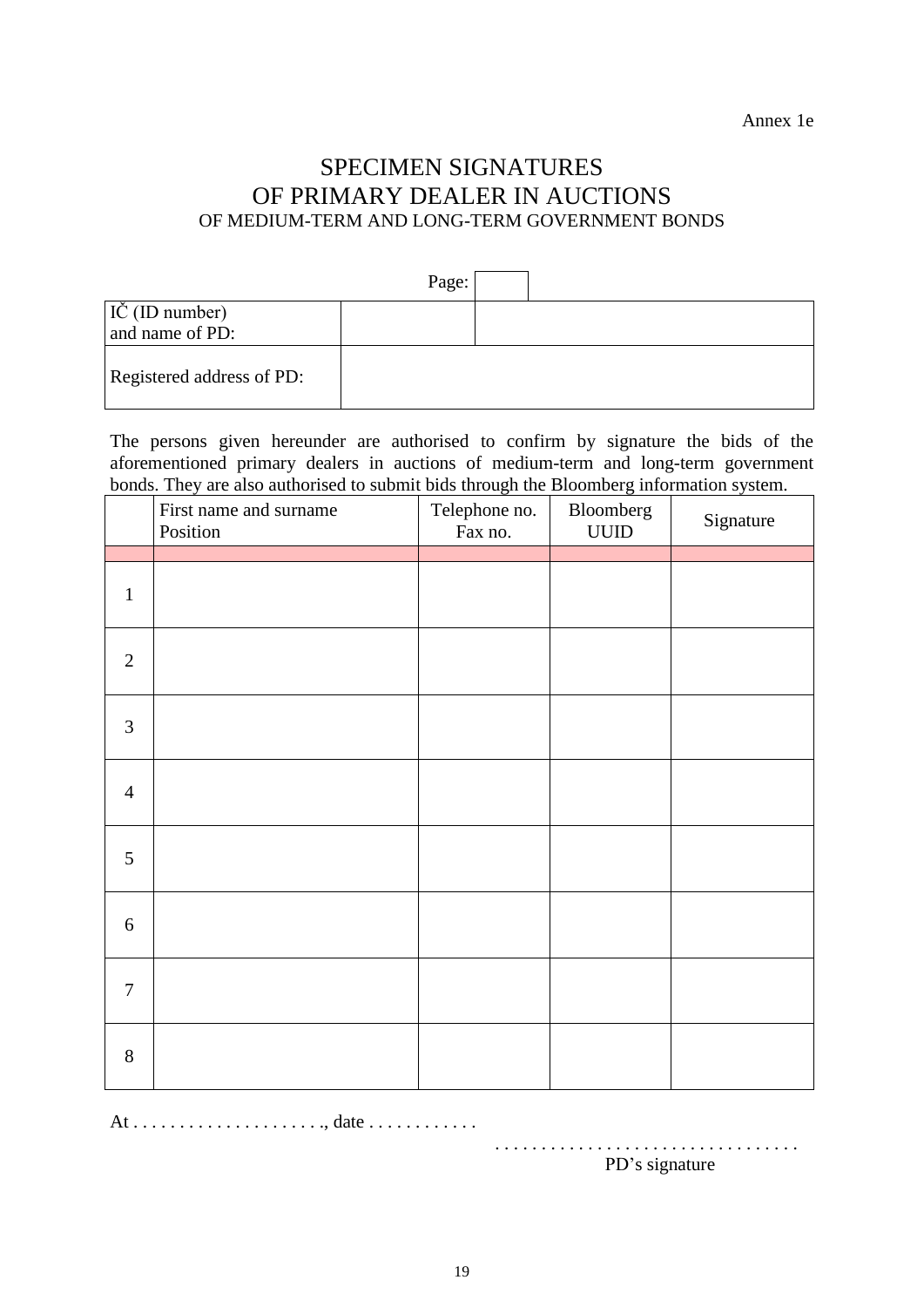## SPECIMEN SIGNATURES OF RECOGNIZED DEALER IN AUCTIONS OF MEDIUM-TERM AND LONG-TERM GOVERNMENT BONDS

|                           | Page: |  |  |
|---------------------------|-------|--|--|
| IČ (ID number)            |       |  |  |
| and name of RD:           |       |  |  |
| Registered address of RD: |       |  |  |

The persons given hereunder are authorised to confirm by signature the bids of the aforementioned recognized dealers in auctions of medium-term and long-term government bonds. They are also authorised to submit bids through the Bloomberg information system.

|                | First name and surname<br>Position | Telephone no.<br>Fax no. | Bloomberg<br>${\rm UUID}$ | Signature |
|----------------|------------------------------------|--------------------------|---------------------------|-----------|
|                |                                    |                          |                           |           |
| $\mathbf{1}$   |                                    |                          |                           |           |
| $\sqrt{2}$     |                                    |                          |                           |           |
| 3              |                                    |                          |                           |           |
| $\overline{4}$ |                                    |                          |                           |           |
| 5              |                                    |                          |                           |           |
| 6              |                                    |                          |                           |           |
| $\overline{7}$ |                                    |                          |                           |           |
| $8\,$          |                                    |                          |                           |           |

At . . . . . . . . . . . . . . . . . . . . ., date . . . . . . . . . . . .

RD's signature

. . . . . . . . . . . . . . . . . . . . . . . . . . . . . . . . .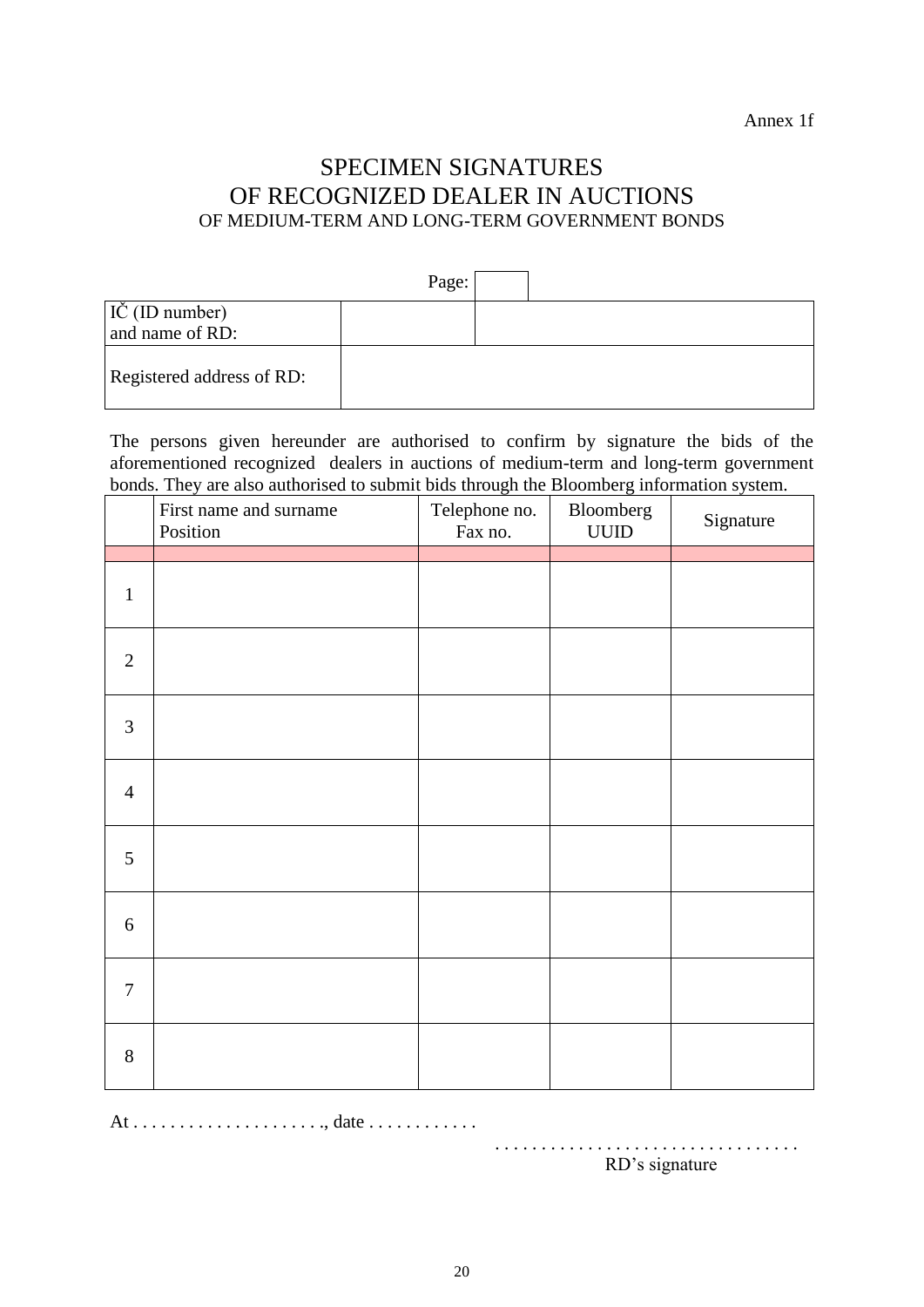### SPECIMEN SIGNATURES OF PRIMARY DEALER IN AUCTIONS OF TREASURY BILLS

|                                     | Page: |  |
|-------------------------------------|-------|--|
| Code and<br>abbreviated name of PD: |       |  |
| Full name of PD:                    |       |  |
| Registered address of PD:           |       |  |

The persons given hereunder are authorised to confirm by signature the bids of the aforementioned primary dealer in auctions of Treasury bills.

|                | First name and surname<br>Position | Telephone no.<br>Fax no. | Signature |
|----------------|------------------------------------|--------------------------|-----------|
|                |                                    |                          |           |
| $\mathbf{1}$   |                                    |                          |           |
| $\overline{2}$ |                                    |                          |           |
| $\mathfrak{Z}$ |                                    |                          |           |
| $\overline{4}$ |                                    |                          |           |
| $\sqrt{5}$     |                                    |                          |           |
| $6\,$          |                                    |                          |           |
| $\overline{7}$ |                                    |                          |           |
| $8\,$          |                                    |                          |           |

At . . . . . . . . . . . . . . . . . ., date . . . . . . . . . . . . . . . .

. . . . . . . . . . . . . . . . . . . . . . . . . . PD's signature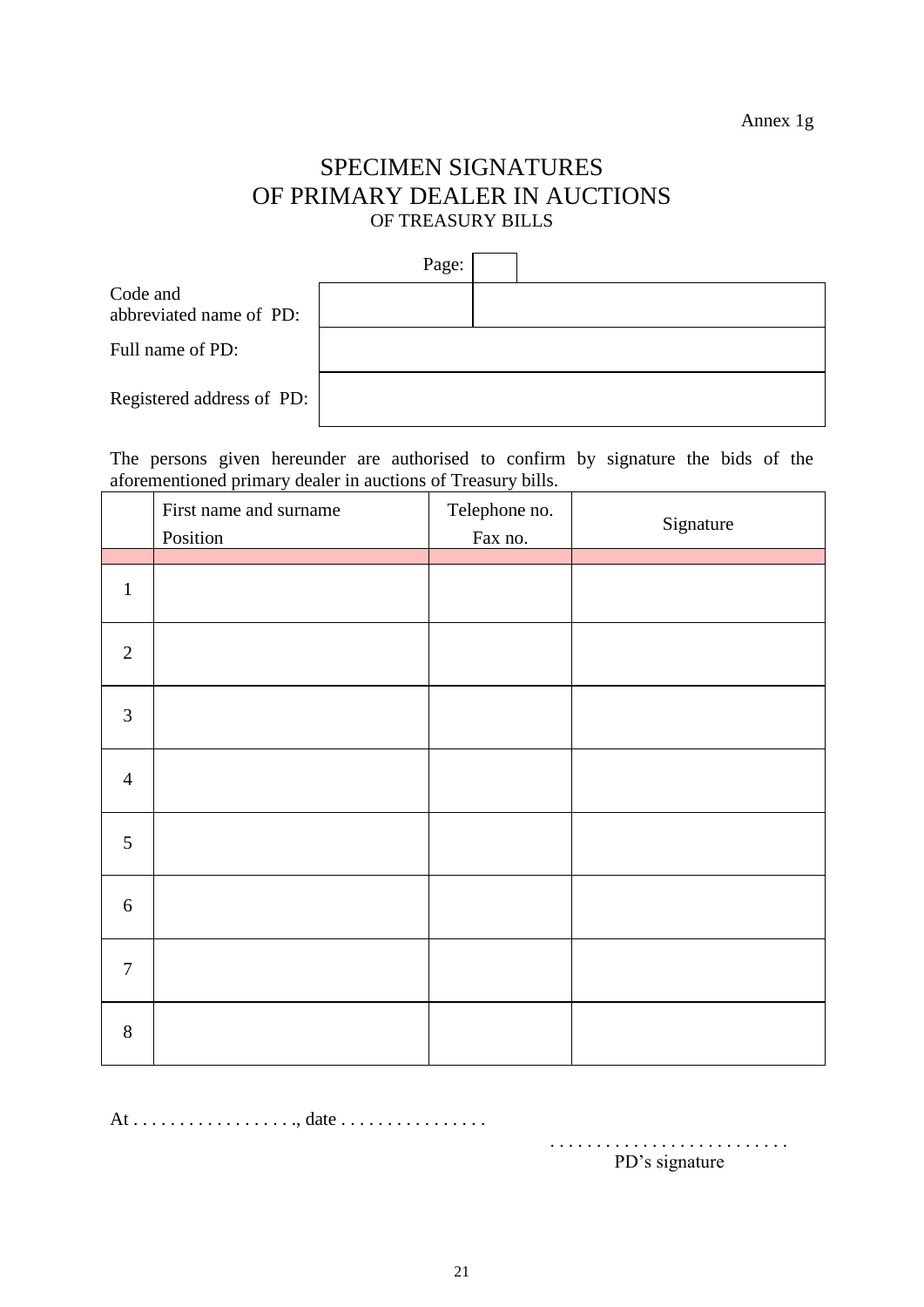# SPECIMEN SIGNATURES OF RECOGNIZED DEALER IN AUCTIONS OF TREASURY BILLS

|                                     | Page: |  |
|-------------------------------------|-------|--|
| Code and<br>abbreviated name of RD: |       |  |
| Full name of RD:                    |       |  |
| Registered address of<br>RD:        |       |  |

The persons given hereunder are authorised to confirm by signature the bids of the aforementioned recognized dealer in auctions of Treasury bills.

|                | First name and surname | Telephone no. | Signature |
|----------------|------------------------|---------------|-----------|
|                | Position               | Fax no.       |           |
| $\mathbf{1}$   |                        |               |           |
| $\sqrt{2}$     |                        |               |           |
| $\mathfrak{Z}$ |                        |               |           |
| $\overline{4}$ |                        |               |           |
| 5              |                        |               |           |
| $\sqrt{6}$     |                        |               |           |
| $\tau$         |                        |               |           |
| $8\,$          |                        |               |           |

At . . . . . . . . . . . . . . . . . ., date . . . . . . . . . . . . . . . .

. . . . . . . . . . . . . . . . . . . . . . . . . . RD's signature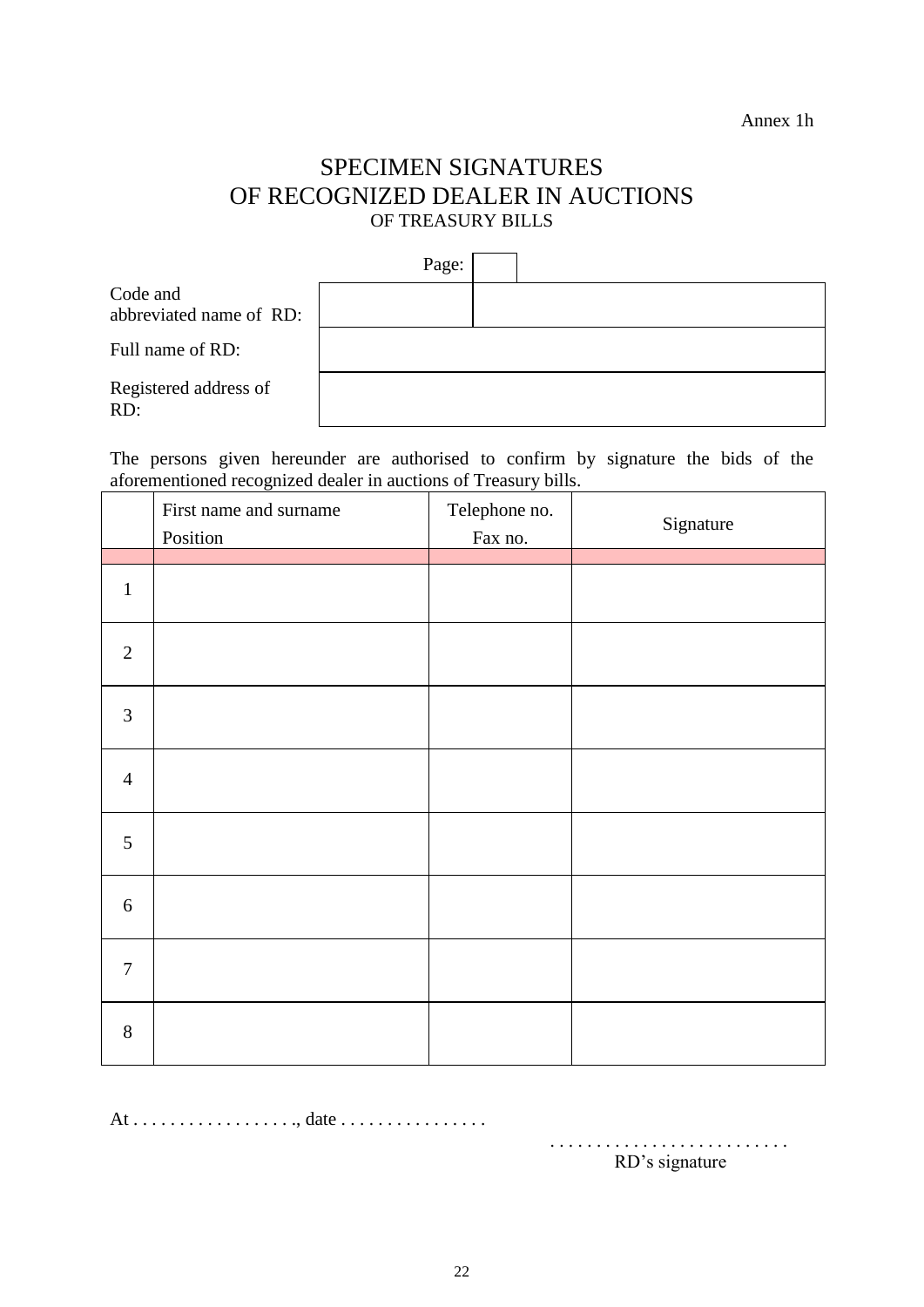#### **Annex 2. Algorithm and processing of bids**

#### **The Manner of Submitting Bids for a GB Auction**

(1) The auction usually comprises of the competitive and non-competitive part. PD and / or RD submit their bids first to the competitive part of auction, in which 100 % of the total nominal value of the respective tranche of GB issue is offered. When results of the competitive part of the auction are released the non-competitive part of the auction can be opened, in which 20 % of the total nominal value of all tranches of GB issues offered in competitive parts of GB auctions that auction day, is offered. This amount shall be allocated to the respective offered GB tranches based on the results of the respective tranches in the competitive part of the GB auction. If the total nominal value of the GB issue offered in the competitive part of the GB auction is set as a range, for the purposes of setting the total nominal value offered in the non-competitive part of GB auction is used the mean value of this range. If the total nominal value of the GB issue offered in the competitive part of the GB auction is set as a maximum GB nominal amount, for the purposes of setting the total nominal value offered in the non-competitive part of GB auction is used this maximum GB nominal amount.

(2)

(3) The half of the total nominal value of the GB issue offered in the non-competitive part of the GB auction, i.e. 10 % of the total nominal value of the GB issue offered in the competitive part of the GB auction, may the individual PD buy in dependence on their performance usually in all competitive parts of the GB auctions in last three auction days. The second half of the total amount offered in the non-competitive part of the GB auction may the individual PD buy in dependence on their performance within the "Designated Electronic Trading System" (hereinafter referred to as the "DETS") which is specified in the Article IV. of Agreement. The performance in DETS is for the purpose of these Rules measured by fulfilment of PD quotation duty on monthly basis through so called Compliance ratio which is defined in the Annex 5 of the Agreement.

(4) The course of competitive part of the GB auction:

- a) if one of the parameters of the GB auction is the minimum acceptable price, bids with a price lower than the minimum acceptable price will be rejected,
- b) the part of issue sold in the competitive part of the GB auction shall be divided among the competitive bids in such a way that bids with a higher price are satisfied first,
- c) if the total nominal value of the bids at the minimum accepted price is bigger than the as yet undistributed remainder of the issue, then:
	- i) either the volume of the GB issue sold in the competitive part will be increased, so that all bids at the minimum accepted price might be fully satisfied; the bids with a lower price will be rejected,
	- ii) or all bids at the level of the minimum accepted price shall be proportionately reduced, i.e. multiplied by the allocation ratio. The result is rounded down to the nearest integer multiple of the minimum traded nominal value (individual pieces). If the whole amount of the GB issue is not subscribed in this manner, undistributed GB shall be distributed one by one among the reduced bids according to the remainder (part of the digit after the decimal point) sorted in descending order. In case of equality of remainders the time of bid submission shall decide. If there are equal times of submission the remaining undistributed bonds shall be distributed randomly.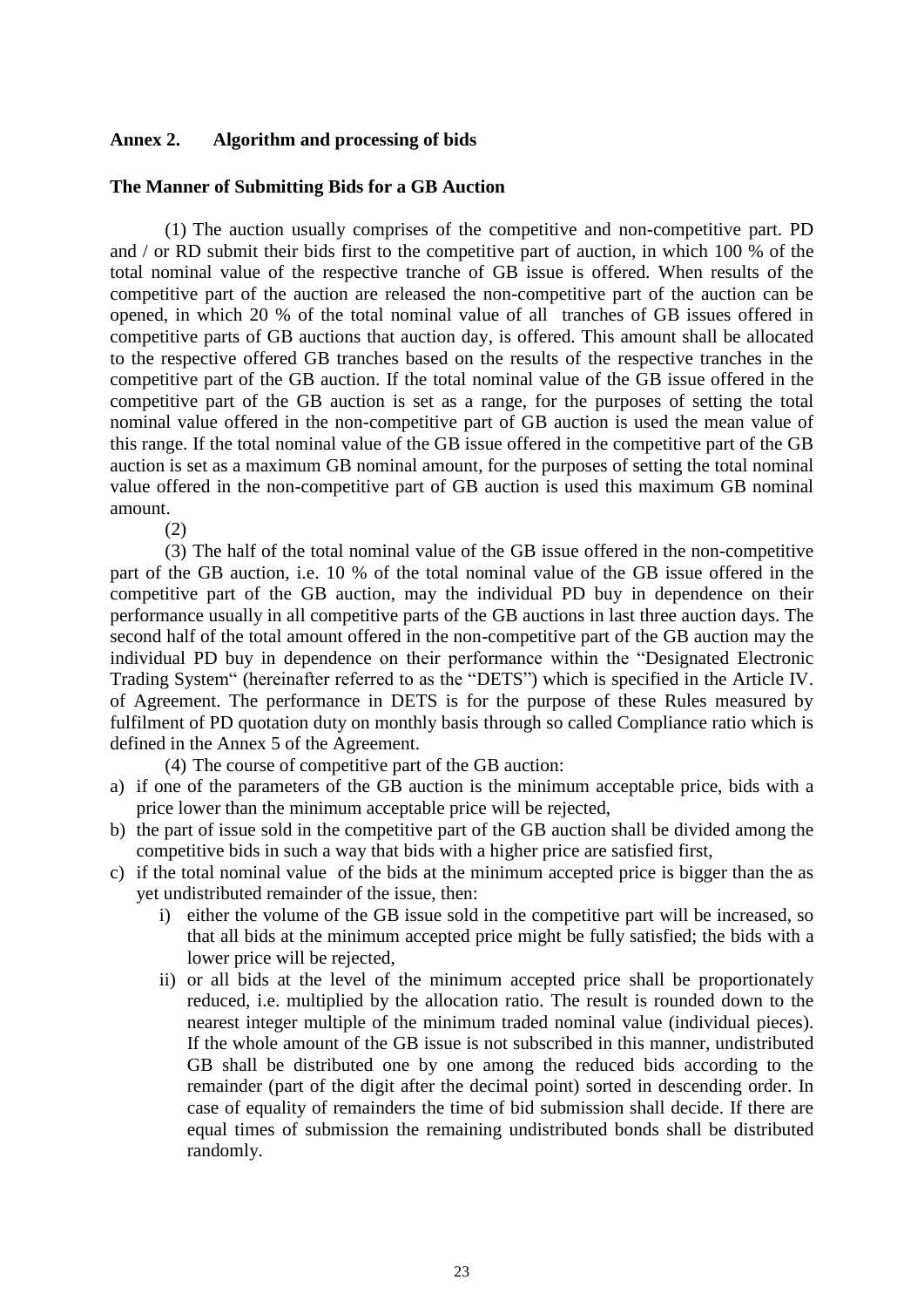- d) the minimum accepted price will be determined as the lowest price at which it is possible at the given total nominal value offered for the auction to satisfy the incoming bids at least partially,
- e) successful competitive bids are satisfied at the price at which they were submitted,
- f) the average price of the auction which will be stipulated as a weighted average of the prices of the satisfied competitive bids,
- g) the Issuer can change the allocation of satisfied bids among the participants of the auction if the nominal volume of the issue sold in the auction is decreased.

(5) The course of non-competitive part of the auction:

a) when results of competitive part of the auction are released, maximum volume of every participants non-competitive bid is counted (hereinafter referred to as "non-competitive limit"). This non-competitive limit is defined by:

$$
NL_{\text{f}} = 0.5 * S_{N} \left( \frac{\sum_{a=1}^{A} N_{ia}}{\sum_{a=1}^{A} \sum_{i=1}^{PD} N_{ia}} + \frac{\sum_{m=1}^{M} MCR_{im}}{\sum_{m=1}^{M} \sum_{i=1}^{PD} MCR_{im}} \right)
$$

where:

*NL<sup>i</sup>* ……… non-competitive limit of *i*-PD or RD (in CZK)

*<sup>N</sup> <sup>S</sup>* ……… total nominal value of the GB issue offered in the noncompetitive part of the current GB auction. *Nia* ……… the total nominal volume of GB bought by *i*-PD in the

competitive part of the *a*-GB auction.

*PD* ……… number of PD

- *A* ……… number of consecutive GB auctions including the current one which are relevant for non-competitive limit determination
- *MCRim* …… compliance ratio of *i*-PD in *m*-month

*M* ……… number of consecutive months set by the issuer before the month in which the current competitive part of the GB auction is held and which are relevant for noncompetitive limit determination.

(6) For the satisfied bids shall be calculated corresponding yield to maturity as percentage p.a. The relationship between the yield to maturity (YTM) and the price is defined by:

$$
P = \sum_{i=1}^{N} \frac{S_i}{\left(1 + y\right)^i}
$$

where: *P* ... PD's or RD's bid price

- *Si* … sum of payments obtained by the owner of the GB in year i (interest paid and repayment of nominal value) *y* … annual yield to maturity (in decimal format)
- *N* … maturity in years.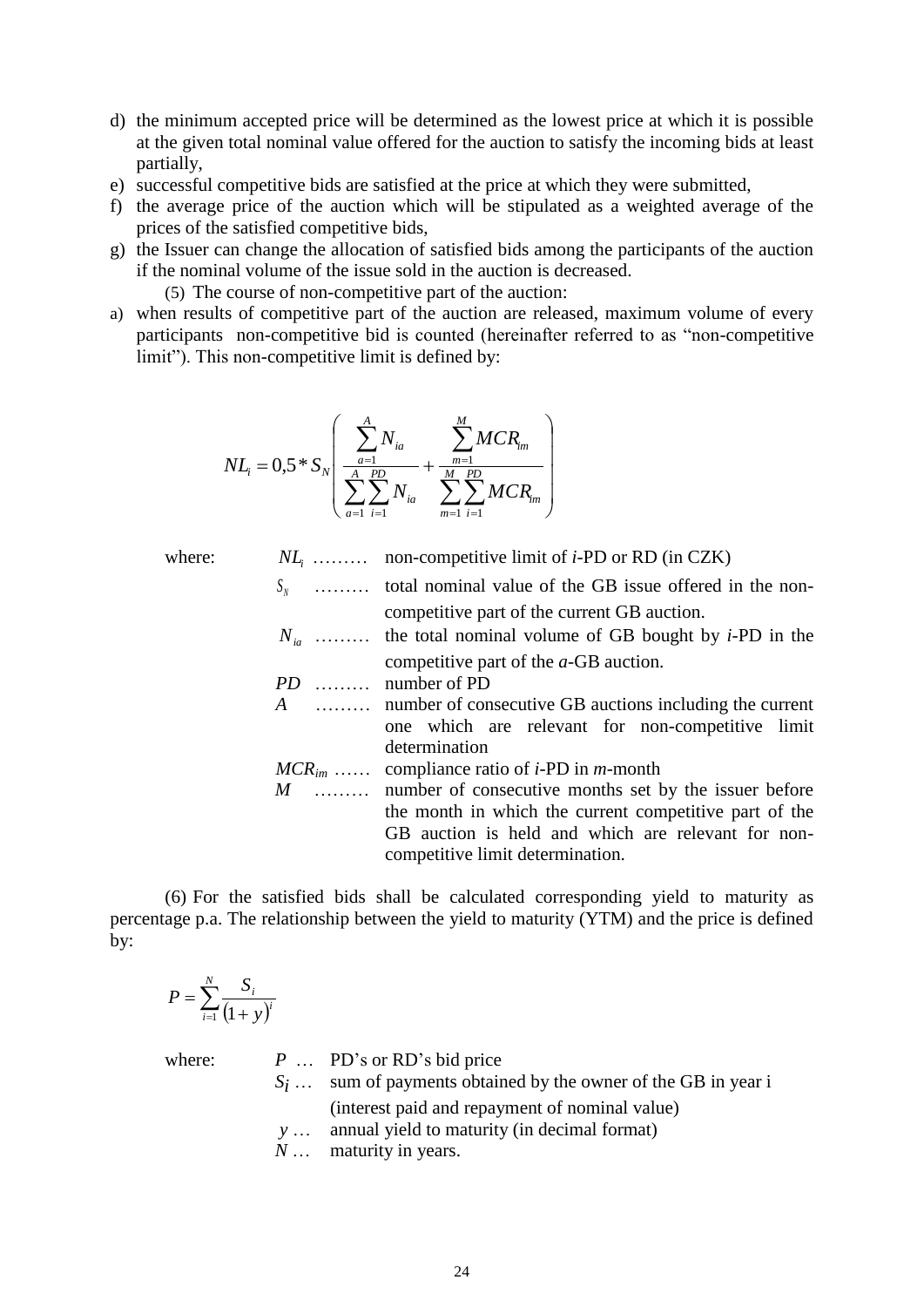(7) In case of submitting bids for an auction in the yield are adequately used above mentioned provision.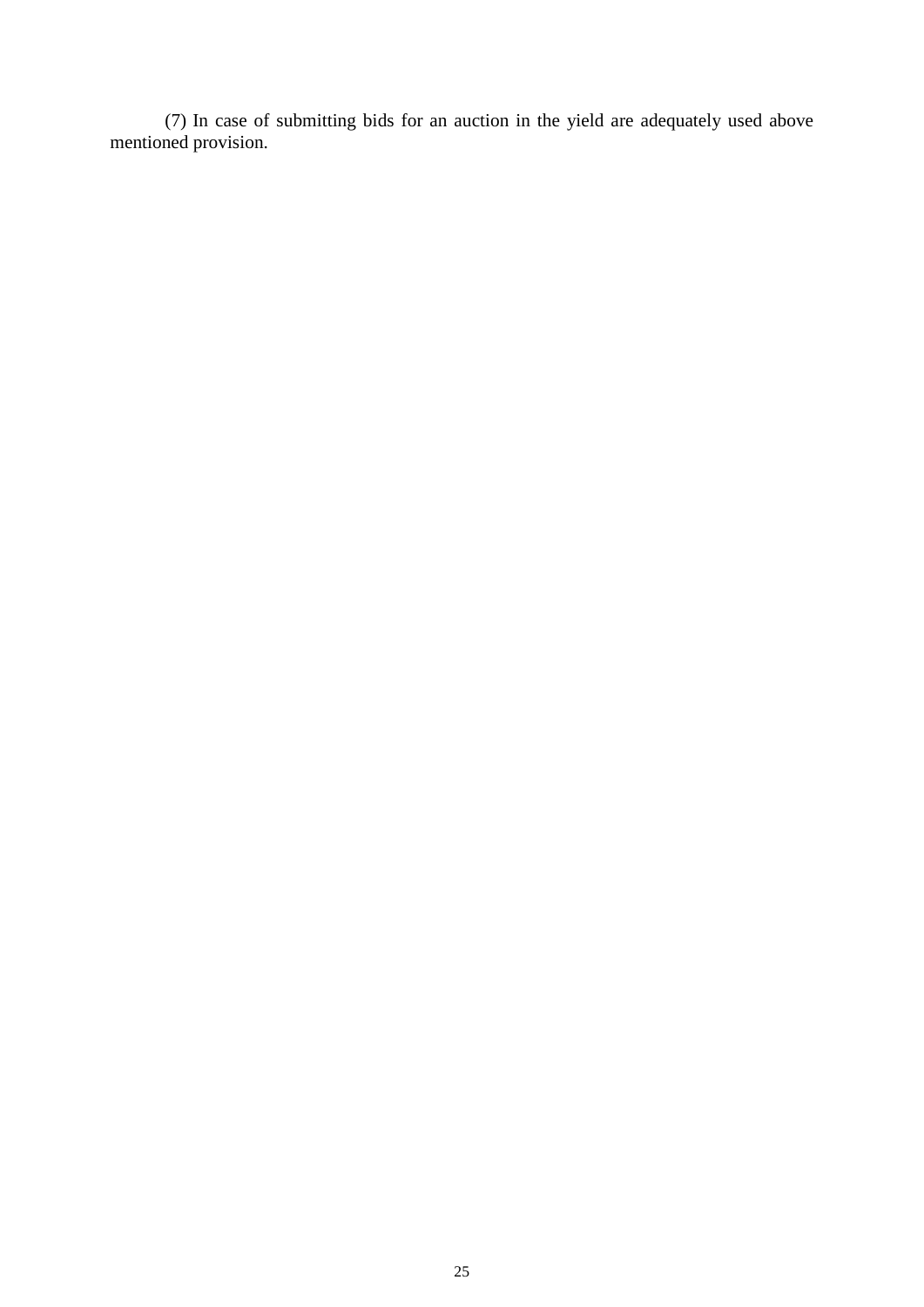#### **The Manner of Bids Processing in the T-Bill auction**

(1) Non-competitive orders shall be processed ahead of competitive orders. Noncompetitive orders shall be satisfied at a price corresponding to the average yield achieved in the competitive orders rounded to two decimal places. The remainder of the issue shall be split among the competitive orders in accordance with the set auction algorithm.

(2) The individual competitive orders submitted by each PD or RD shall be processed according to the yield of the order in sequence from the lowest to the highest.

(3) No order submitted by a PD or RD shall be processed if the condition provided in Article VIII.(9) of the Rules is not fulfilled.

(4) Unless stipulated otherwise, orders shall be submitted with the yield given to three decimal places.

(5) The value of each order must be exactly divisible by the face value of the T-bill being offered.

(6) Individual PD's or RD's bid shall not be processed in case processing this bid would breach the PD's or RD's limit stipuleted in Article 9 (1) if the Rules. In case nonprocessing this bid would reduce the total bid amount below the auction limit the bid volume shall be reduced so that the total bid amount equals the auction limit.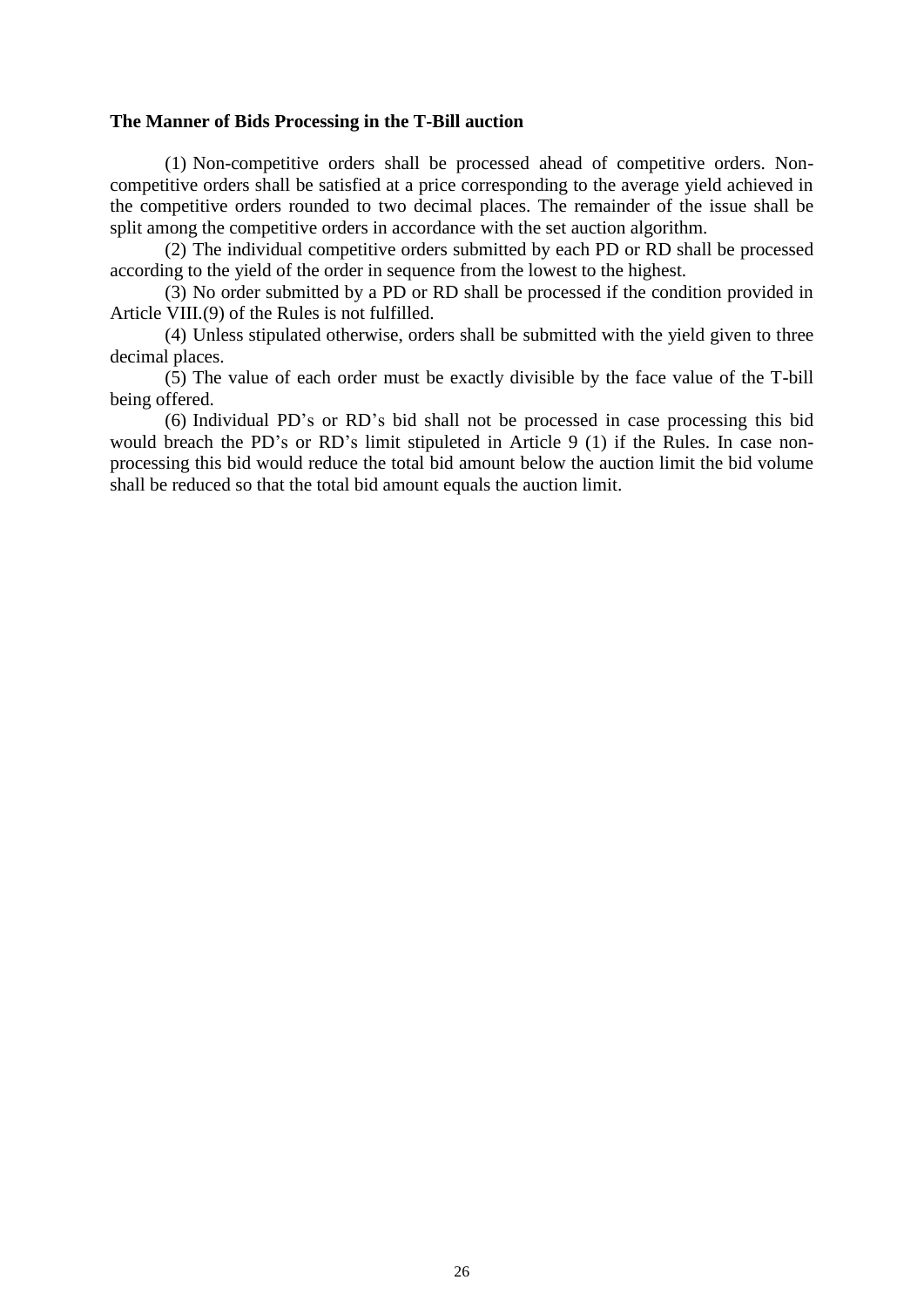#### **Annex 3. Authorised persons and contact addresses of the CNB**

(1) The list of authorised members of staff of the CNB and their specimen signatures on the form on the following page will be distributed to all PD and RD.

(2) The specimen signatures of the authorised members of staff of the CNB auction venue shall be authorised by the Executive Director of the CNB's Financial Markets Department.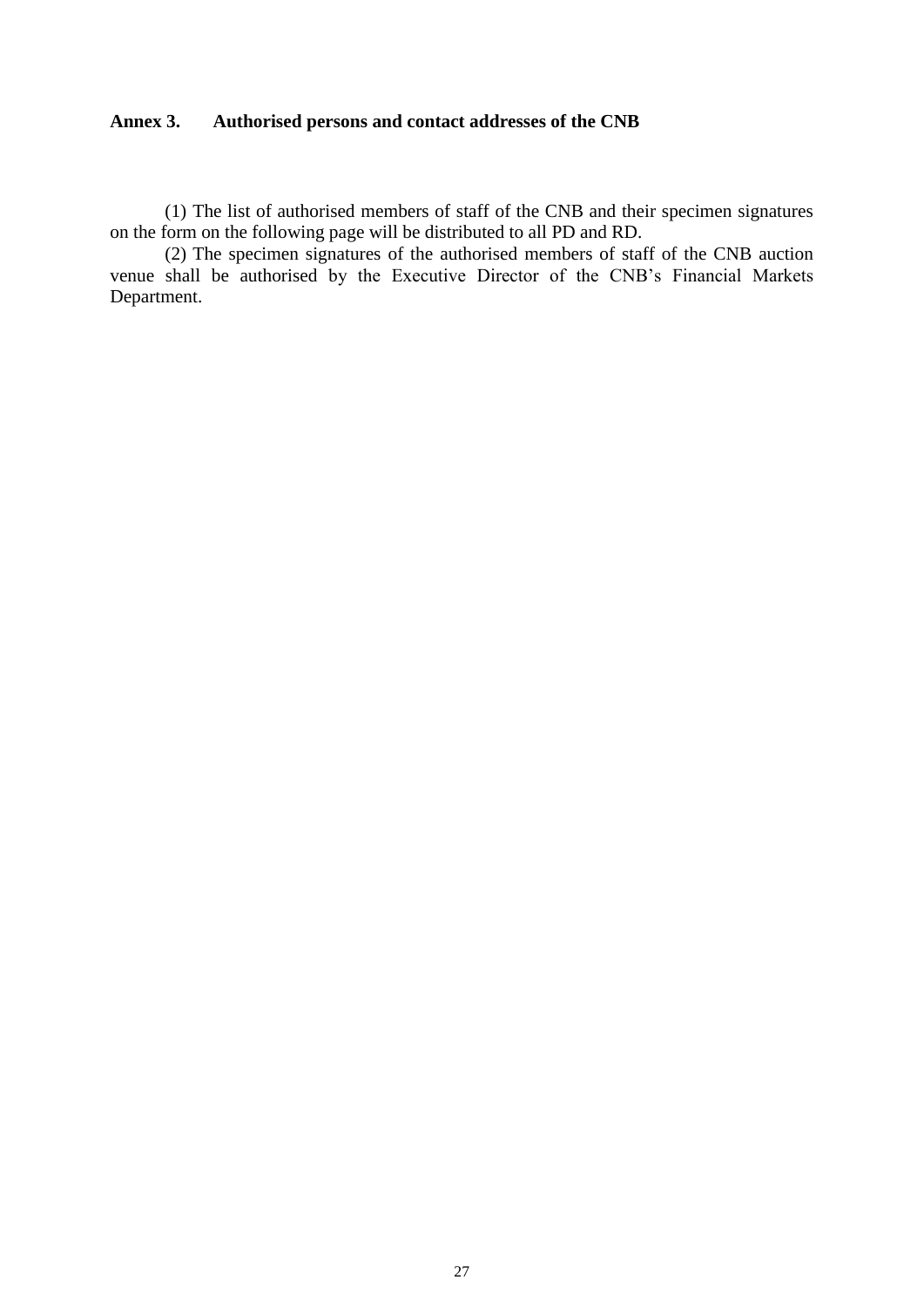# SPECIMEN SIGNATURES OF AUTHORISED MEMBERS OF STAFF OF THE CNB AUCTION VENUE

|                | First name and surname | Telephone no. | Signature |
|----------------|------------------------|---------------|-----------|
|                |                        |               |           |
| $\mathbf{1}$   |                        |               |           |
| $\overline{2}$ |                        |               |           |
| $\mathfrak{Z}$ |                        |               |           |
| $\overline{4}$ |                        |               |           |
| 5              |                        |               |           |
| $6\,$          |                        |               |           |
| $\overline{7}$ |                        |               |           |
| $8\,$          |                        |               |           |

At Prague, date . . . . . . . . . . . . . . . . . . .

. . . . . . . . . . . . . . . . . . . . . . . . . . . . . . . . Executive Director of the CNB's Financial Markets Department